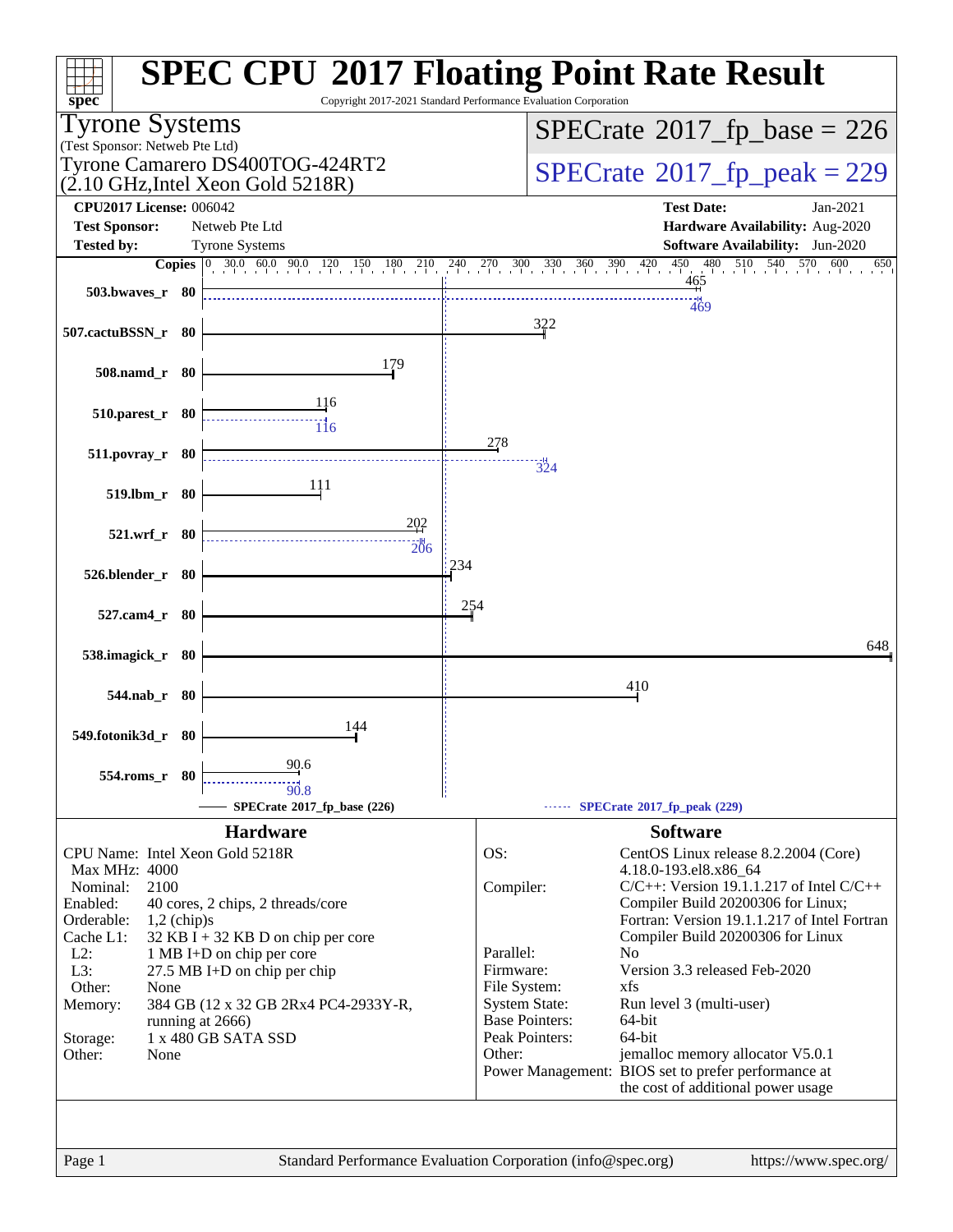# **[SPEC CPU](http://www.spec.org/auto/cpu2017/Docs/result-fields.html#SPECCPU2017FloatingPointRateResult)[2017 Floating Point Rate Result](http://www.spec.org/auto/cpu2017/Docs/result-fields.html#SPECCPU2017FloatingPointRateResult)**

Copyright 2017-2021 Standard Performance Evaluation Corporation

### Tyrone Systems

(Test Sponsor: Netweb Pte Ltd)

(2.10 GHz,Intel Xeon Gold 5218R)

### $SPECTate$ <sup>®</sup>[2017\\_fp\\_base =](http://www.spec.org/auto/cpu2017/Docs/result-fields.html#SPECrate2017fpbase) 226

### Tyrone Camarero DS400TOG-424RT2  $\vert$  [SPECrate](http://www.spec.org/auto/cpu2017/Docs/result-fields.html#SPECrate2017fppeak)®[2017\\_fp\\_peak = 2](http://www.spec.org/auto/cpu2017/Docs/result-fields.html#SPECrate2017fppeak)29

**[CPU2017 License:](http://www.spec.org/auto/cpu2017/Docs/result-fields.html#CPU2017License)** 006042 **[Test Date:](http://www.spec.org/auto/cpu2017/Docs/result-fields.html#TestDate)** Jan-2021 **[Test Sponsor:](http://www.spec.org/auto/cpu2017/Docs/result-fields.html#TestSponsor)** Netweb Pte Ltd **[Hardware Availability:](http://www.spec.org/auto/cpu2017/Docs/result-fields.html#HardwareAvailability)** Aug-2020 **[Tested by:](http://www.spec.org/auto/cpu2017/Docs/result-fields.html#Testedby)** Tyrone Systems **[Software Availability:](http://www.spec.org/auto/cpu2017/Docs/result-fields.html#SoftwareAvailability)** Jun-2020

### **[Results Table](http://www.spec.org/auto/cpu2017/Docs/result-fields.html#ResultsTable)**

|                            | <b>Base</b>   |                |            |                | <b>Peak</b> |                |       |               |                |              |                |              |                |              |
|----------------------------|---------------|----------------|------------|----------------|-------------|----------------|-------|---------------|----------------|--------------|----------------|--------------|----------------|--------------|
| <b>Benchmark</b>           | <b>Copies</b> | <b>Seconds</b> | Ratio      | <b>Seconds</b> | Ratio       | <b>Seconds</b> | Ratio | <b>Copies</b> | <b>Seconds</b> | <b>Ratio</b> | <b>Seconds</b> | <b>Ratio</b> | <b>Seconds</b> | <b>Ratio</b> |
| 503.bwayes r               | 80            | 1726           | 465        | 1712           | 469         | 1727           | 465   | 80            | 1708           | 470          | 1721           | 466          | 1710           | 469          |
| 507.cactuBSSN r            | 80            | 316            | 321        | 314            | 322         | 314            | 323   | 80            | 316            | 321          | 314            | 322          | 314            | 323          |
| $508$ .namd $r$            | 80            | 423            | 180        | 424            | 179         | 425            | 179   | 80            | 423            | 180          | 424            | 179          | 425            | 179          |
| $510.parest_r$             | 80            | 1800           | 116        | 1801           | 116         | 1807           | 116   | 80            | 1803           | 116          | 1796           | 117          | 1807           | 116          |
| 511.povray_r               | 80            | 674            | 277        | 671            | 279         | 672            | 278   | 80            | 576            | 324          | 576            | 324          | 583            | 321          |
| 519.1bm r                  | 80            | 761            | <u>111</u> | 761            | 111         | 760            | 111   | 80            | 761            | <u>111</u>   | 761            | 111          | 760            | 111          |
| $521$ .wrf r               | 80            | 866            | 207        | 887            | 202         | 890            | 201   | 80            | 860            | 208          | 868            | <b>206</b>   | 876            | 205          |
| 526.blender r              | 80            | 521            | 234        | 522            | 234         | 522            | 234   | 80            | 521            | 234          | 522            | 234          | 522            | 234          |
| 527.cam4 r                 | 80            | 550            | 254        | 550            | 255         | 554            | 252   | 80            | 550            | 254          | 550            | 255          | 554            | 252          |
| 538.imagick_r              | 80            | 307            | 649        | 307            | 647         | 307            | 648   | 80            | 307            | 649          | 307            | 647          | 307            | 648          |
| 544.nab r                  | 80            | 329            | 410        | 329            | 410         | 329            | 409   | 80            | 329            | 410          | 329            | 410          | 329            | 409          |
| 549.fotonik3d r            | 80            | 2159           | 144        | 2152           | 145         | 2176           | 143   | 80            | 2159           | 144          | 2152           | 145          | 2176           | 143          |
| $554$ .roms r              | 80            | 1400           | 90.8       | 1404           | 90.6        | 1404           | 90.5  | 80            | 1402           | 90.7         | 1397           | 91.0         | <b>1400</b>    | <b>90.8</b>  |
| $SPECrate*2017_fp\_base =$ |               |                | 226        |                |             |                |       |               |                |              |                |              |                |              |

**[SPECrate](http://www.spec.org/auto/cpu2017/Docs/result-fields.html#SPECrate2017fppeak)[2017\\_fp\\_peak =](http://www.spec.org/auto/cpu2017/Docs/result-fields.html#SPECrate2017fppeak) 229**

Results appear in the [order in which they were run.](http://www.spec.org/auto/cpu2017/Docs/result-fields.html#RunOrder) Bold underlined text [indicates a median measurement.](http://www.spec.org/auto/cpu2017/Docs/result-fields.html#Median)

### **[Compiler Notes](http://www.spec.org/auto/cpu2017/Docs/result-fields.html#CompilerNotes)**

The inconsistent Compiler version information under Compiler Version section is due to a discrepancy in Intel Compiler. The correct version of C/C++ compiler is: Version 19.1.1.217 Build 20200306 Compiler for Linux

The correct version of Fortran compiler is: Version 19.1.1.217 Build 20200306 Compiler for Linux

#### **[Submit Notes](http://www.spec.org/auto/cpu2017/Docs/result-fields.html#SubmitNotes)**

 The numactl mechanism was used to bind copies to processors. The config file option 'submit' was used to generate numactl commands to bind each copy to a specific processor. For details, please see the config file.

### **[Operating System Notes](http://www.spec.org/auto/cpu2017/Docs/result-fields.html#OperatingSystemNotes)**

Stack size set to unlimited using "ulimit -s unlimited"

### **[Environment Variables Notes](http://www.spec.org/auto/cpu2017/Docs/result-fields.html#EnvironmentVariablesNotes)**

Environment variables set by runcpu before the start of the run: LD\_LIBRARY\_PATH = "/home/cpu2017/lib/intel64:/home/cpu2017/je5.0.1-64" MALLOC\_CONF = "retain:true"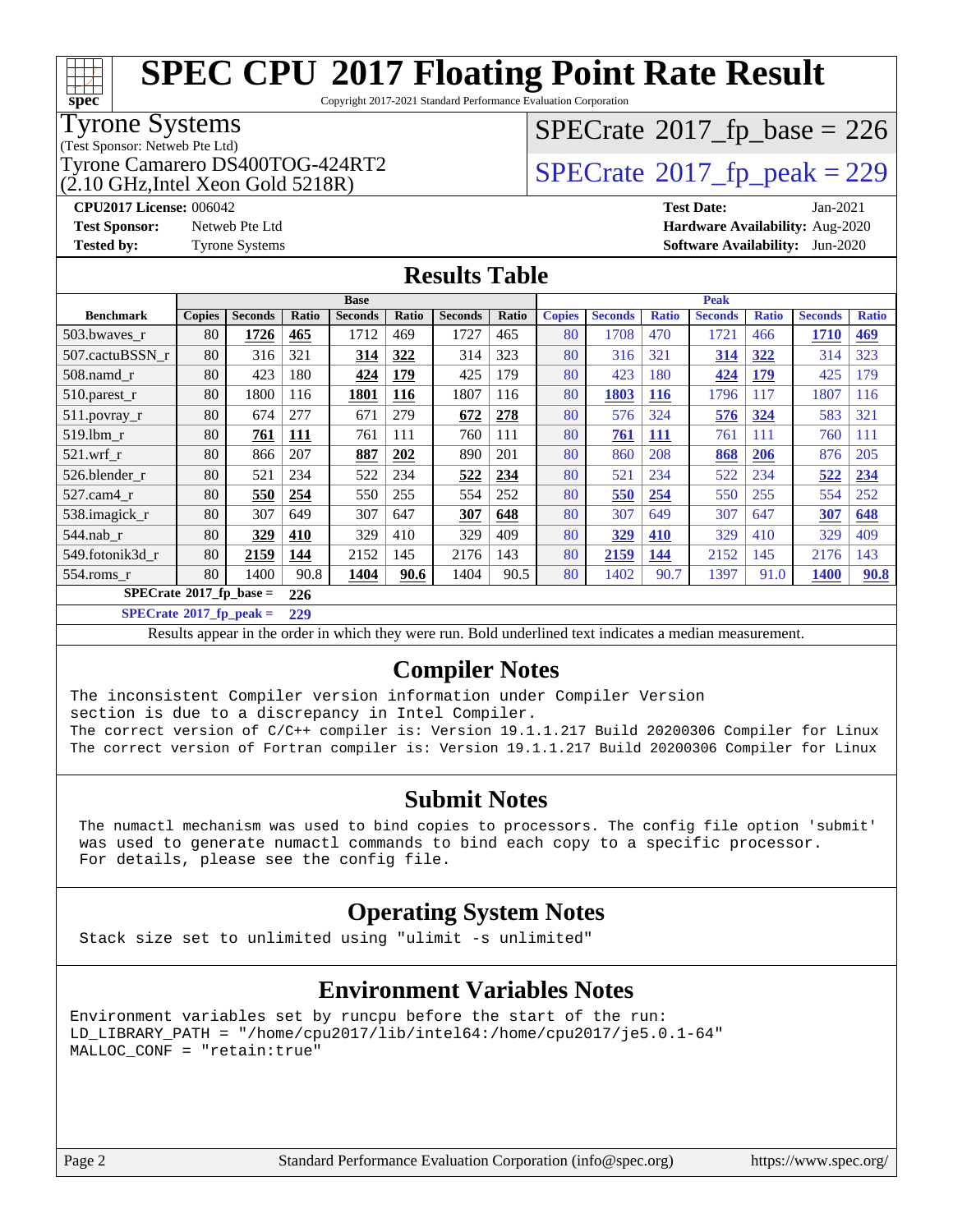# **[SPEC CPU](http://www.spec.org/auto/cpu2017/Docs/result-fields.html#SPECCPU2017FloatingPointRateResult)[2017 Floating Point Rate Result](http://www.spec.org/auto/cpu2017/Docs/result-fields.html#SPECCPU2017FloatingPointRateResult)**

Copyright 2017-2021 Standard Performance Evaluation Corporation

#### Tyrone Systems

(Test Sponsor: Netweb Pte Ltd)

(2.10 GHz,Intel Xeon Gold 5218R)

 $SPECTate$ <sup>®</sup>[2017\\_fp\\_base =](http://www.spec.org/auto/cpu2017/Docs/result-fields.html#SPECrate2017fpbase) 226

Tyrone Camarero DS400TOG-424RT2  $\vert$  [SPECrate](http://www.spec.org/auto/cpu2017/Docs/result-fields.html#SPECrate2017fppeak)®[2017\\_fp\\_peak = 2](http://www.spec.org/auto/cpu2017/Docs/result-fields.html#SPECrate2017fppeak)29

**[Test Sponsor:](http://www.spec.org/auto/cpu2017/Docs/result-fields.html#TestSponsor)** Netweb Pte Ltd **[Hardware Availability:](http://www.spec.org/auto/cpu2017/Docs/result-fields.html#HardwareAvailability)** Aug-2020

**[CPU2017 License:](http://www.spec.org/auto/cpu2017/Docs/result-fields.html#CPU2017License)** 006042 **[Test Date:](http://www.spec.org/auto/cpu2017/Docs/result-fields.html#TestDate)** Jan-2021 **[Tested by:](http://www.spec.org/auto/cpu2017/Docs/result-fields.html#Testedby)** Tyrone Systems **[Software Availability:](http://www.spec.org/auto/cpu2017/Docs/result-fields.html#SoftwareAvailability)** Jun-2020

### **[General Notes](http://www.spec.org/auto/cpu2017/Docs/result-fields.html#GeneralNotes)**

 Binaries compiled on a system with 2x Intel Cascade Lake CPU 4214R + 384 GB RAM memory using Centos 8.2 x86\_64 Transparent Huge Pages enabled by default Prior to runcpu invocation Filesystem page cache synced and cleared with: sync; echo 3> /proc/sys/vm/drop\_caches runcpu command invoked through numactl i.e.: numactl --interleave=all runcpu <etc> NA: The test sponsor attests, as of date of publication, that CVE-2017-5754 (Meltdown) is mitigated in the system as tested and documented. Yes: The test sponsor attests, as of date of publication, that CVE-2017-5753 (Spectre variant 1) is mitigated in the system as tested and documented. Yes: The test sponsor attests, as of date of publication, that CVE-2017-5715 (Spectre variant 2) is mitigated in the system as tested and documented. jemalloc, a general purpose malloc implementation built with the Centos 8.2 x86\_64, and the system compiler gcc 4.8.5 sources available from jemalloc.net or<https://github.com/jemalloc/jemalloc/releases>

#### **[Platform Notes](http://www.spec.org/auto/cpu2017/Docs/result-fields.html#PlatformNotes)**

BIOS Settings: Power Technology = Custom Power Performance Tuning = BIOS Controls EPB ENERGY\_PERF\_BIAS\_CFG mode = Maximum Performance SNC = Enable Stale AtoS = Disable IMC Interleaving = 1-way Interleave Patrol Scrub = Disable Sysinfo program /home/cpu2017/bin/sysinfo Rev: r6538 of 2020-09-24 e8664e66d2d7080afeaa89d4b38e2f1c running on localhost.localdomain Sat Jan 30 20:24:58 2021 SUT (System Under Test) info as seen by some common utilities. For more information on this section, see <https://www.spec.org/cpu2017/Docs/config.html#sysinfo> From /proc/cpuinfo model name : Intel(R) Xeon(R) Gold 5218R CPU @ 2.10GHz 2 "physical id"s (chips) 80 "processors" cores, siblings (Caution: counting these is hw and system dependent. The following excerpts from /proc/cpuinfo might not be reliable. Use with caution.) cpu cores : 20 siblings : 40 physical 0: cores 0 1 2 3 4 8 9 10 11 12 16 17 18 19 20 24 25 26 27 28

**(Continued on next page)**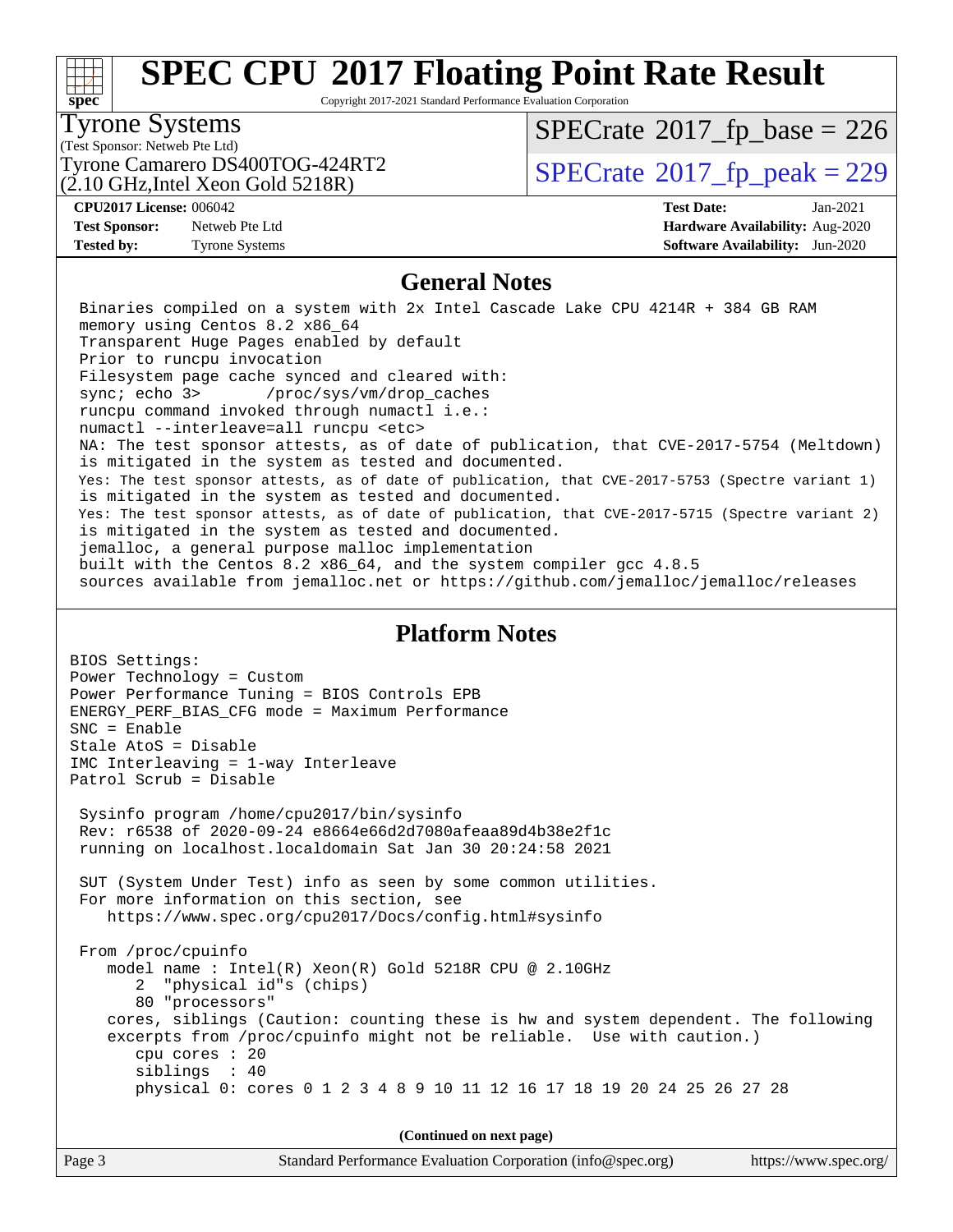|  | 67<br>۱۱<br>. .<br>$\overline{\phantom{a}}$ | ۱۱<br>l I<br>- 11<br>٠ |
|--|---------------------------------------------|------------------------|
|  |                                             |                        |

Copyright 2017-2021 Standard Performance Evaluation Corporation

(Test Sponsor: Netweb Pte Ltd) Tyrone Systems

(2.10 GHz,Intel Xeon Gold 5218R) Tyrone Camarero DS400TOG-424RT2  $\vert$  [SPECrate](http://www.spec.org/auto/cpu2017/Docs/result-fields.html#SPECrate2017fppeak)®[2017\\_fp\\_peak = 2](http://www.spec.org/auto/cpu2017/Docs/result-fields.html#SPECrate2017fppeak)29

 $SPECTate$ <sup>®</sup>[2017\\_fp\\_base =](http://www.spec.org/auto/cpu2017/Docs/result-fields.html#SPECrate2017fpbase) 226

**[CPU2017 License:](http://www.spec.org/auto/cpu2017/Docs/result-fields.html#CPU2017License)** 006042 **[Test Date:](http://www.spec.org/auto/cpu2017/Docs/result-fields.html#TestDate)** Jan-2021

**[Test Sponsor:](http://www.spec.org/auto/cpu2017/Docs/result-fields.html#TestSponsor)** Netweb Pte Ltd **[Hardware Availability:](http://www.spec.org/auto/cpu2017/Docs/result-fields.html#HardwareAvailability)** Aug-2020 **[Tested by:](http://www.spec.org/auto/cpu2017/Docs/result-fields.html#Testedby)** Tyrone Systems **[Software Availability:](http://www.spec.org/auto/cpu2017/Docs/result-fields.html#SoftwareAvailability)** Jun-2020

### **[Platform Notes \(Continued\)](http://www.spec.org/auto/cpu2017/Docs/result-fields.html#PlatformNotes)**

physical 1: cores 0 1 2 3 4 8 9 10 11 12 16 17 18 19 20 24 25 26 27 28

From lscpu:

**[spec](http://www.spec.org/)**

Architecture: x86\_64<br>CPU op-mode(s): 32-bit, 64-bit CPU op-mode $(s):$ Byte Order: Little Endian  $CPU(s):$  80 On-line CPU(s) list: 0-79 Thread(s) per core: 2 Core(s) per socket: 20 Socket(s): 2 NUMA node(s): 4 Vendor ID: GenuineIntel CPU family: 6 Model: 85 Model name: Intel(R) Xeon(R) Gold 5218R CPU @ 2.10GHz Stepping: CPU MHz: 3452.367 CPU max MHz: 4000.0000 CPU min MHz: 800.0000 BogoMIPS: 4200.00 Virtualization: VT-x L1d cache: 32K L1i cache: 32K L2 cache: 1024K L3 cache: 28160K NUMA node0 CPU(s): 0-2,5,6,10-12,15,16,40-42,45,46,50-52,55,56 NUMA node1 CPU(s): 3,4,7-9,13,14,17-19,43,44,47-49,53,54,57-59 NUMA node2 CPU(s): 20-22,25,26,30-32,35,36,60-62,65,66,70-72,75,76 NUMA node3 CPU(s): 23,24,27-29,33,34,37-39,63,64,67-69,73,74,77-79 Flags: fpu vme de pse tsc msr pae mce cx8 apic sep mtrr pge mca cmov pat pse36 clflush dts acpi mmx fxsr sse sse2 ss ht tm pbe syscall nx pdpe1gb rdtscp lm constant\_tsc art arch\_perfmon pebs bts rep\_good nopl xtopology nonstop\_tsc cpuid aperfmperf pni pclmulqdq dtes64 monitor ds\_cpl vmx smx est tm2 ssse3 sdbg fma cx16 xtpr pdcm pcid dca sse4\_1 sse4\_2 x2apic movbe popcnt tsc\_deadline\_timer aes xsave avx f16c rdrand lahf\_lm abm 3dnowprefetch cpuid\_fault epb cat\_l3 cdp\_l3 invpcid\_single intel\_ppin ssbd mba ibrs ibpb stibp ibrs\_enhanced tpr\_shadow vnmi flexpriority ept vpid fsgsbase tsc\_adjust bmi1 hle avx2 smep bmi2 erms invpcid rtm cqm mpx rdt\_a avx512f avx512dq rdseed adx smap clflushopt clwb intel\_pt avx512cd avx512bw avx512vl xsaveopt xsavec xgetbv1 xsaves cqm\_llc cqm\_occup\_llc cqm\_mbm\_total cqm\_mbm\_local dtherm ida arat pln pts pku ospke avx512\_vnni md\_clear flush\_l1d arch\_capabilities /proc/cpuinfo cache data cache size : 28160 KB From numactl --hardware WARNING: a numactl 'node' might or might not correspond to a

**(Continued on next page)**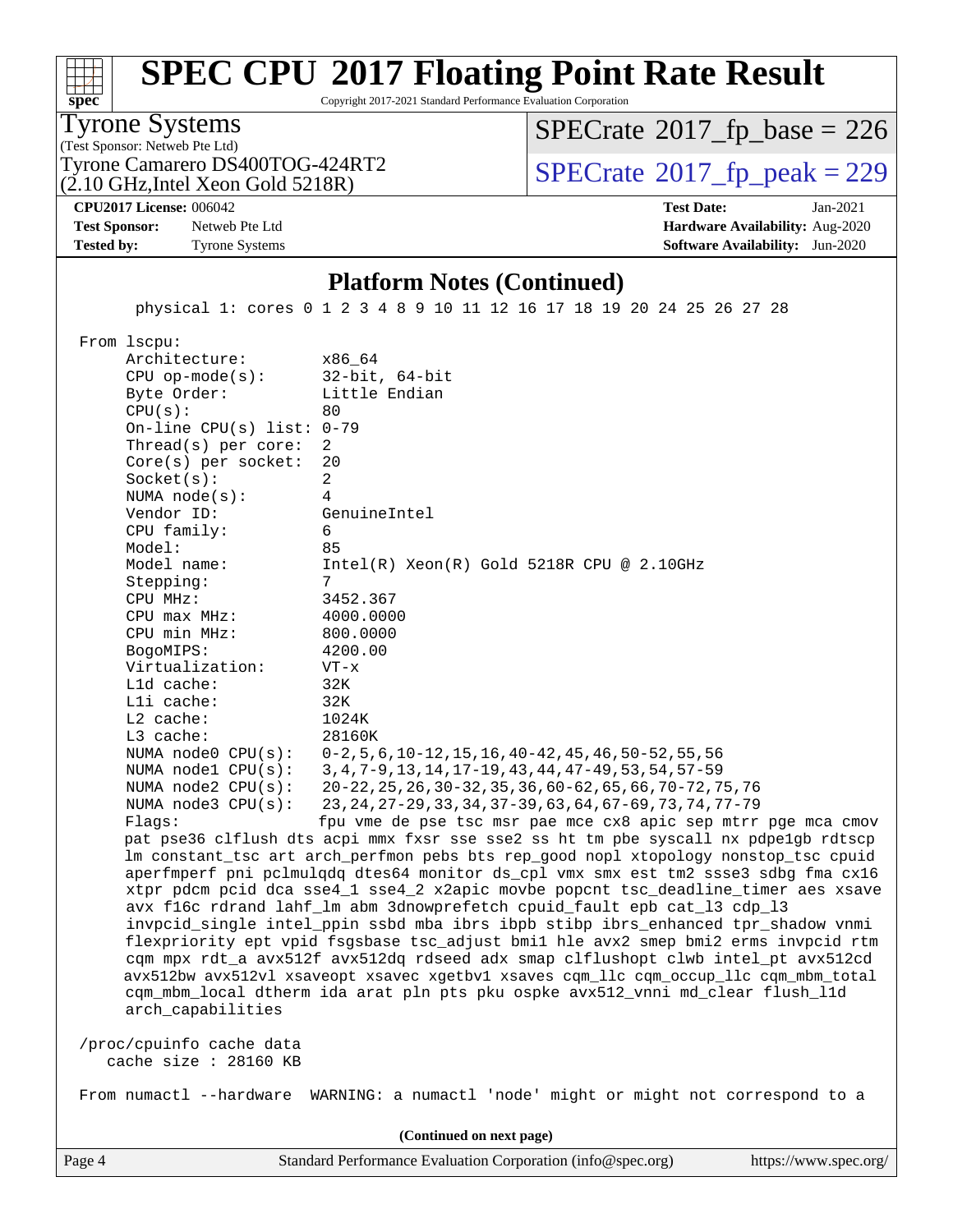# **[SPEC CPU](http://www.spec.org/auto/cpu2017/Docs/result-fields.html#SPECCPU2017FloatingPointRateResult)[2017 Floating Point Rate Result](http://www.spec.org/auto/cpu2017/Docs/result-fields.html#SPECCPU2017FloatingPointRateResult)**

Copyright 2017-2021 Standard Performance Evaluation Corporation

### Tyrone Systems

(Test Sponsor: Netweb Pte Ltd) (2.10 GHz,Intel Xeon Gold 5218R)

### $SPECTate$ <sup>®</sup>[2017\\_fp\\_base =](http://www.spec.org/auto/cpu2017/Docs/result-fields.html#SPECrate2017fpbase) 226

Tyrone Camarero DS400TOG-424RT2  $\vert$  [SPECrate](http://www.spec.org/auto/cpu2017/Docs/result-fields.html#SPECrate2017fppeak)®[2017\\_fp\\_peak = 2](http://www.spec.org/auto/cpu2017/Docs/result-fields.html#SPECrate2017fppeak)29

**[Tested by:](http://www.spec.org/auto/cpu2017/Docs/result-fields.html#Testedby)** Tyrone Systems **[Software Availability:](http://www.spec.org/auto/cpu2017/Docs/result-fields.html#SoftwareAvailability)** Jun-2020

**[CPU2017 License:](http://www.spec.org/auto/cpu2017/Docs/result-fields.html#CPU2017License)** 006042 **[Test Date:](http://www.spec.org/auto/cpu2017/Docs/result-fields.html#TestDate)** Jan-2021 **[Test Sponsor:](http://www.spec.org/auto/cpu2017/Docs/result-fields.html#TestSponsor)** Netweb Pte Ltd **[Hardware Availability:](http://www.spec.org/auto/cpu2017/Docs/result-fields.html#HardwareAvailability)** Aug-2020

### **[Platform Notes \(Continued\)](http://www.spec.org/auto/cpu2017/Docs/result-fields.html#PlatformNotes)**

 physical chip. available: 4 nodes (0-3) node 0 cpus: 0 1 2 5 6 10 11 12 15 16 40 41 42 45 46 50 51 52 55 56 node 0 size: 95353 MB node 0 free: 84549 MB node 1 cpus: 3 4 7 8 9 13 14 17 18 19 43 44 47 48 49 53 54 57 58 59 node 1 size: 96763 MB node 1 free: 87601 MB node 2 cpus: 20 21 22 25 26 30 31 32 35 36 60 61 62 65 66 70 71 72 75 76 node 2 size: 96735 MB node 2 free: 87761 MB node 3 cpus: 23 24 27 28 29 33 34 37 38 39 63 64 67 68 69 73 74 77 78 79 node 3 size: 96762 MB node 3 free: 87161 MB node distances: node 0 1 2 3 0: 10 11 21 21 1: 11 10 21 21 2: 21 21 10 11 3: 21 21 11 10 From /proc/meminfo MemTotal: 394870504 kB HugePages Total: 0 Hugepagesize: 2048 kB /sbin/tuned-adm active Current active profile: throughput-performance /sys/devices/system/cpu/cpu\*/cpufreq/scaling\_governor has performance From /etc/\*release\* /etc/\*version\* centos-release: CentOS Linux release 8.2.2004 (Core) centos-release-upstream: Derived from Red Hat Enterprise Linux 8.2 (Source) os-release: NAME="CentOS Linux" VERSION="8 (Core)" ID="centos" ID\_LIKE="rhel fedora" VERSION\_ID="8" PLATFORM\_ID="platform:el8" PRETTY\_NAME="CentOS Linux 8 (Core)" ANSI\_COLOR="0;31" redhat-release: CentOS Linux release 8.2.2004 (Core) system-release: CentOS Linux release 8.2.2004 (Core) system-release-cpe: cpe:/o:centos:centos:8 **(Continued on next page)**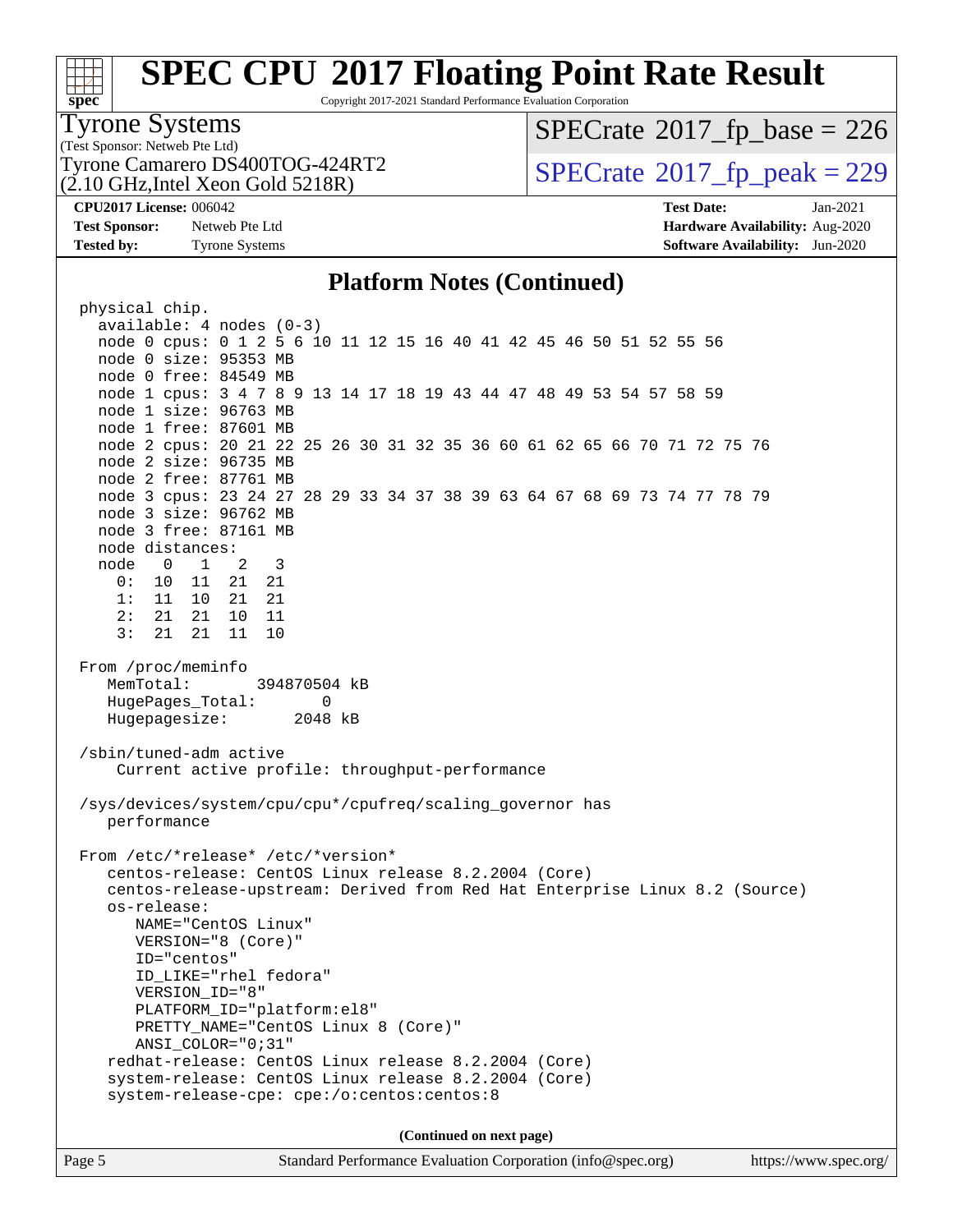# **[SPEC CPU](http://www.spec.org/auto/cpu2017/Docs/result-fields.html#SPECCPU2017FloatingPointRateResult)[2017 Floating Point Rate Result](http://www.spec.org/auto/cpu2017/Docs/result-fields.html#SPECCPU2017FloatingPointRateResult)**

Copyright 2017-2021 Standard Performance Evaluation Corporation

#### (Test Sponsor: Netweb Pte Ltd) Tyrone Systems (2.10 GHz,Intel Xeon Gold 5218R)

 $SPECTate$ <sup>®</sup>[2017\\_fp\\_base =](http://www.spec.org/auto/cpu2017/Docs/result-fields.html#SPECrate2017fpbase) 226

Tyrone Camarero DS400TOG-424RT2  $\vert$  [SPECrate](http://www.spec.org/auto/cpu2017/Docs/result-fields.html#SPECrate2017fppeak)®[2017\\_fp\\_peak = 2](http://www.spec.org/auto/cpu2017/Docs/result-fields.html#SPECrate2017fppeak)29

**[Tested by:](http://www.spec.org/auto/cpu2017/Docs/result-fields.html#Testedby)** Tyrone Systems **[Software Availability:](http://www.spec.org/auto/cpu2017/Docs/result-fields.html#SoftwareAvailability)** Jun-2020

**[CPU2017 License:](http://www.spec.org/auto/cpu2017/Docs/result-fields.html#CPU2017License)** 006042 **[Test Date:](http://www.spec.org/auto/cpu2017/Docs/result-fields.html#TestDate)** Jan-2021 **[Test Sponsor:](http://www.spec.org/auto/cpu2017/Docs/result-fields.html#TestSponsor)** Netweb Pte Ltd **[Hardware Availability:](http://www.spec.org/auto/cpu2017/Docs/result-fields.html#HardwareAvailability)** Aug-2020

### **[Platform Notes \(Continued\)](http://www.spec.org/auto/cpu2017/Docs/result-fields.html#PlatformNotes)**

 uname -a: Linux localhost.localdomain 4.18.0-193.el8.x86\_64 #1 SMP Fri May 8 10:59:10 UTC 2020 x86\_64 x86\_64 x86\_64 GNU/Linux Kernel self-reported vulnerability status: CVE-2018-12207 (iTLB Multihit): KVM: Vulnerable CVE-2018-3620 (L1 Terminal Fault): Not affected<br>Microarchitectural Data Sampling: Not affected Microarchitectural Data Sampling: CVE-2017-5754 (Meltdown): Not affected CVE-2018-3639 (Speculative Store Bypass): Mitigation: Speculative Store Bypass disabled via prctl and seccomp CVE-2017-5753 (Spectre variant 1): Mitigation: usercopy/swapgs barriers and \_\_user pointer sanitization CVE-2017-5715 (Spectre variant 2): Mitigation: Enhanced IBRS, IBPB: conditional, RSB filling CVE-2020-0543 (Special Register Buffer Data Sampling): No status reported CVE-2019-11135 (TSX Asynchronous Abort): Mitigation: Clear CPU buffers; SMT vulnerable run-level 3 Jan 30 11:29 SPEC is set to: /home/cpu2017 Filesystem Type Size Used Avail Use% Mounted on /dev/mapper/cl-home xfs 392G 144G 248G 37% /home From /sys/devices/virtual/dmi/id Vendor: Tyrone Systems<br>Product: Tyrone Camarero Tyrone Camarero DS400TOG-424RT2 Product Family: SMC X11 Serial: A309085X0907231 Additional information from dmidecode follows. WARNING: Use caution when you interpret this section. The 'dmidecode' program reads system data which is "intended to allow hardware to be accurately determined", but the intent may not be met, as there are frequent changes to hardware, firmware, and the "DMTF SMBIOS" standard. Memory: 12x NO DIMM NO DIMM 12x Samsung M393A4K40CB2-CVF 32 GB 2 rank 2933, configured at 2666 BIOS: BIOS Vendor: American Megatrends Inc. BIOS Version: 3.3 BIOS Date: 02/21/2020 **(Continued on next page)**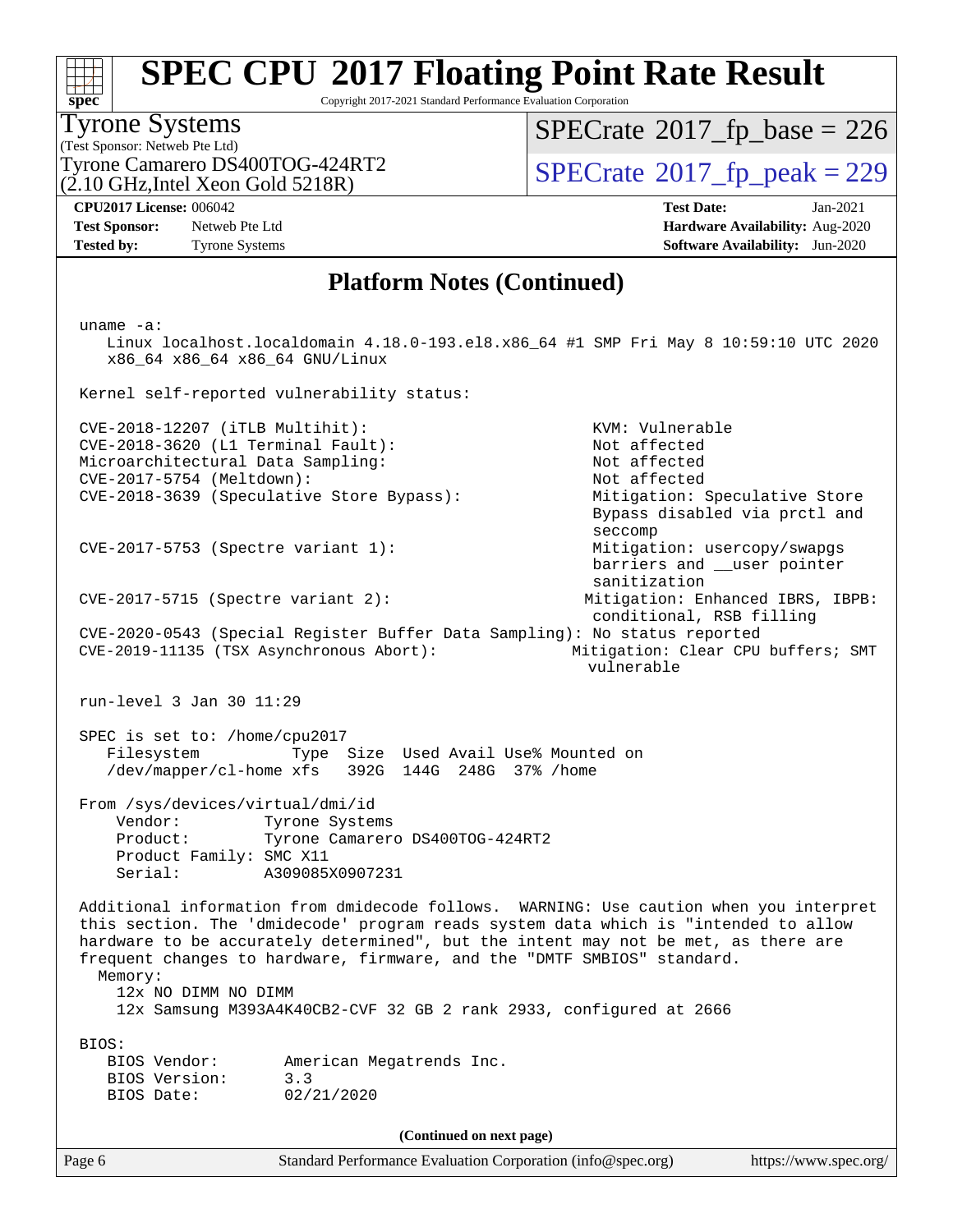Copyright 2017-2021 Standard Performance Evaluation Corporation

#### Tyrone Systems

**[spec](http://www.spec.org/)**

(Test Sponsor: Netweb Pte Ltd) (2.10 GHz,Intel Xeon Gold 5218R)  $SPECrate$ <sup>®</sup>[2017\\_fp\\_base =](http://www.spec.org/auto/cpu2017/Docs/result-fields.html#SPECrate2017fpbase) 226

Tyrone Camarero DS400TOG-424RT2<br>(2.10 GHz.Intel Xeon Gold 5218R)  $\text{SPECrate}$  $\text{SPECrate}$  $\text{SPECrate}$ <sup>®</sup>[2017\\_fp\\_peak = 2](http://www.spec.org/auto/cpu2017/Docs/result-fields.html#SPECrate2017fppeak)29

**[CPU2017 License:](http://www.spec.org/auto/cpu2017/Docs/result-fields.html#CPU2017License)** 006042 **[Test Date:](http://www.spec.org/auto/cpu2017/Docs/result-fields.html#TestDate)** Jan-2021 **[Test Sponsor:](http://www.spec.org/auto/cpu2017/Docs/result-fields.html#TestSponsor)** Netweb Pte Ltd **[Hardware Availability:](http://www.spec.org/auto/cpu2017/Docs/result-fields.html#HardwareAvailability)** Aug-2020 **[Tested by:](http://www.spec.org/auto/cpu2017/Docs/result-fields.html#Testedby)** Tyrone Systems **[Software Availability:](http://www.spec.org/auto/cpu2017/Docs/result-fields.html#SoftwareAvailability)** Jun-2020

#### **[Platform Notes \(Continued\)](http://www.spec.org/auto/cpu2017/Docs/result-fields.html#PlatformNotes)**

BIOS Revision: 5.14

(End of data from sysinfo program)

#### **[Compiler Version Notes](http://www.spec.org/auto/cpu2017/Docs/result-fields.html#CompilerVersionNotes)**

| Page 7                 | Standard Performance Evaluation Corporation (info@spec.org)                                                                                       | https://www.spec.org/ |
|------------------------|---------------------------------------------------------------------------------------------------------------------------------------------------|-----------------------|
|                        | (Continued on next page)                                                                                                                          |                       |
|                        |                                                                                                                                                   |                       |
|                        | Copyright (C) 1985-2020 Intel Corporation. All rights reserved.                                                                                   |                       |
|                        | Intel(R) C Intel(R) 64 Compiler for applications running on Intel(R) 64,<br>Version 19.1.1.217 Build 20200306                                     |                       |
|                        | Version 19.1.1.217 Build 20200306<br>Copyright (C) 1985-2020 Intel Corporation. All rights reserved.                                              |                       |
|                        | Intel(R) C++ Intel(R) 64 Compiler for applications running on Intel(R) 64,                                                                        |                       |
|                        | $C++$ , $C$   511.povray_r(peak)                                                                                                                  |                       |
|                        |                                                                                                                                                   |                       |
| NextGen Build 20200304 | Copyright (C) 1985-2020 Intel Corporation. All rights reserved.                                                                                   |                       |
|                        | Copyright (C) 1985-2020 Intel Corporation. All rights reserved.<br>Intel(R) C Compiler for applications running on $Intel(R) 64$ , Version 2021.1 |                       |
| NextGen Build 20200304 | Intel(R) $C++$ Compiler for applications running on Intel(R) 64, Version 2021.1                                                                   |                       |
|                        | $C++$ , C $\qquad$   511.povray_r(base) 526.blender_r(base, peak)                                                                                 |                       |
|                        |                                                                                                                                                   |                       |
|                        |                                                                                                                                                   |                       |
| NextGen Build 20200304 | Copyright (C) 1985-2020 Intel Corporation. All rights reserved.                                                                                   |                       |
|                        | Intel(R) $C++$ Compiler for applications running on Intel(R) 64, Version 2021.1                                                                   |                       |
| $C++$                  | 508.namd_r(base, peak) 510.parest_r(base, peak)                                                                                                   |                       |
|                        |                                                                                                                                                   |                       |
| NextGen Build 20200304 | Copyright (C) 1985-2020 Intel Corporation. All rights reserved.                                                                                   |                       |
|                        | Intel(R) C Compiler for applications running on $Intel(R) 64$ , Version 2021.1                                                                    |                       |
|                        | $544.nab_r(base, peak)$                                                                                                                           |                       |
| C                      | 519.1bm_r(base, peak) 538.imagick_r(base, peak)                                                                                                   |                       |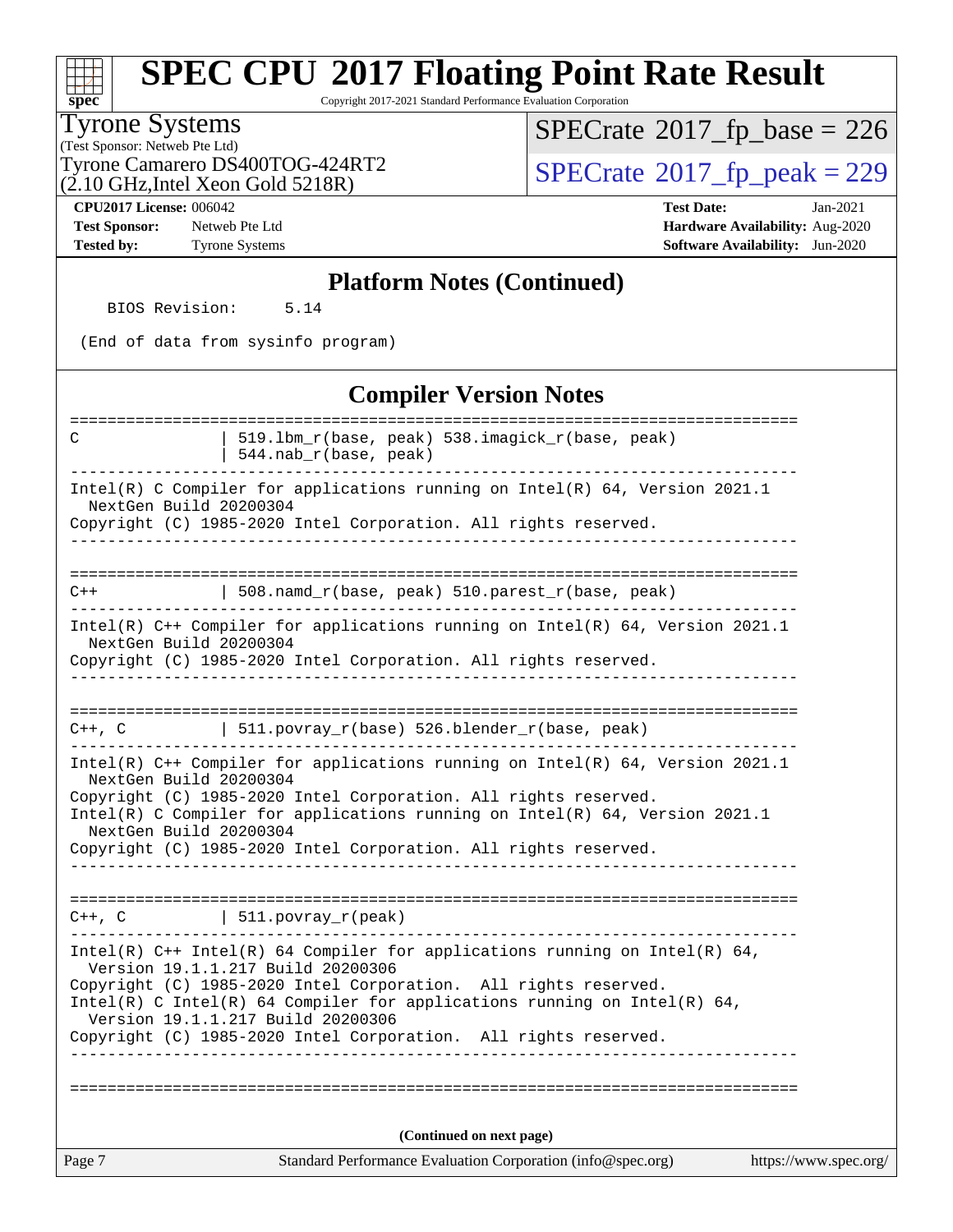

Copyright 2017-2021 Standard Performance Evaluation Corporation

### Tyrone Systems

(Test Sponsor: Netweb Pte Ltd)<br>Tyrone Camarero DS400TOG-424RT2  $(2.10 \text{ GHz}, \text{Intel} \text{ Xeon} \text{ Gold } 5218\text{R})$ 

 $SPECrate$ <sup>®</sup>[2017\\_fp\\_base =](http://www.spec.org/auto/cpu2017/Docs/result-fields.html#SPECrate2017fpbase) 226

 $SPECTate@2017_fp\_peak = 229$ 

**[Tested by:](http://www.spec.org/auto/cpu2017/Docs/result-fields.html#Testedby)** Tyrone Systems **[Software Availability:](http://www.spec.org/auto/cpu2017/Docs/result-fields.html#SoftwareAvailability)** Jun-2020

**[CPU2017 License:](http://www.spec.org/auto/cpu2017/Docs/result-fields.html#CPU2017License)** 006042 **[Test Date:](http://www.spec.org/auto/cpu2017/Docs/result-fields.html#TestDate)** Jan-2021 **[Test Sponsor:](http://www.spec.org/auto/cpu2017/Docs/result-fields.html#TestSponsor)** Netweb Pte Ltd **[Hardware Availability:](http://www.spec.org/auto/cpu2017/Docs/result-fields.html#HardwareAvailability)** Aug-2020

### **[Compiler Version Notes \(Continued\)](http://www.spec.org/auto/cpu2017/Docs/result-fields.html#CompilerVersionNotes)**

| $C++$ , $C$                                      | $511.povray_r(base) 526.blender_r(base, peak)$                                                                                                                                                                                                                                                                                                                                                                                   |                       |
|--------------------------------------------------|----------------------------------------------------------------------------------------------------------------------------------------------------------------------------------------------------------------------------------------------------------------------------------------------------------------------------------------------------------------------------------------------------------------------------------|-----------------------|
| NextGen Build 20200304<br>NextGen Build 20200304 | Intel(R) $C++$ Compiler for applications running on Intel(R) 64, Version 2021.1<br>Copyright (C) 1985-2020 Intel Corporation. All rights reserved.<br>Intel(R) C Compiler for applications running on $Intel(R) 64$ , Version 2021.1<br>Copyright (C) 1985-2020 Intel Corporation. All rights reserved.                                                                                                                          |                       |
|                                                  |                                                                                                                                                                                                                                                                                                                                                                                                                                  |                       |
|                                                  | $C++$ , $C$   511.povray_r(peak)                                                                                                                                                                                                                                                                                                                                                                                                 |                       |
|                                                  | Intel(R) C++ Intel(R) 64 Compiler for applications running on Intel(R) 64,<br>Version 19.1.1.217 Build 20200306<br>Copyright (C) 1985-2020 Intel Corporation. All rights reserved.<br>Intel(R) C Intel(R) 64 Compiler for applications running on Intel(R) 64,<br>Version 19.1.1.217 Build 20200306<br>Copyright (C) 1985-2020 Intel Corporation. All rights reserved.                                                           |                       |
|                                                  | $C++$ , C, Fortran   507.cactuBSSN_r(base, peak)                                                                                                                                                                                                                                                                                                                                                                                 |                       |
| NextGen Build 20200304<br>NextGen Build 20200304 | Intel(R) $C++$ Compiler for applications running on Intel(R) 64, Version 2021.1<br>Copyright (C) 1985-2020 Intel Corporation. All rights reserved.<br>Intel(R) C Compiler for applications running on $Intel(R) 64$ , Version 2021.1<br>Copyright (C) 1985-2020 Intel Corporation. All rights reserved.<br>$Intel(R)$ Fortran Intel(R) 64 Compiler for applications running on Intel(R)<br>64, Version 19.1.1.217 Build 20200306 |                       |
|                                                  | Copyright (C) 1985-2020 Intel Corporation. All rights reserved.                                                                                                                                                                                                                                                                                                                                                                  |                       |
| Fortran                                          | 503.bwaves_r(base, peak) 549.fotonik3d_r(base, peak)<br>  554.roms_r(base, peak)                                                                                                                                                                                                                                                                                                                                                 |                       |
|                                                  | $Intel(R)$ Fortran Intel(R) 64 Compiler for applications running on Intel(R)<br>64, Version 19.1.1.217 Build 20200306<br>Copyright (C) 1985-2020 Intel Corporation. All rights reserved.                                                                                                                                                                                                                                         |                       |
| Fortran, C                                       | $\vert$ 521.wrf_r(base) 527.cam4_r(base, peak)                                                                                                                                                                                                                                                                                                                                                                                   |                       |
|                                                  | (Continued on next page)                                                                                                                                                                                                                                                                                                                                                                                                         |                       |
| Page 8                                           | Standard Performance Evaluation Corporation (info@spec.org)                                                                                                                                                                                                                                                                                                                                                                      | https://www.spec.org/ |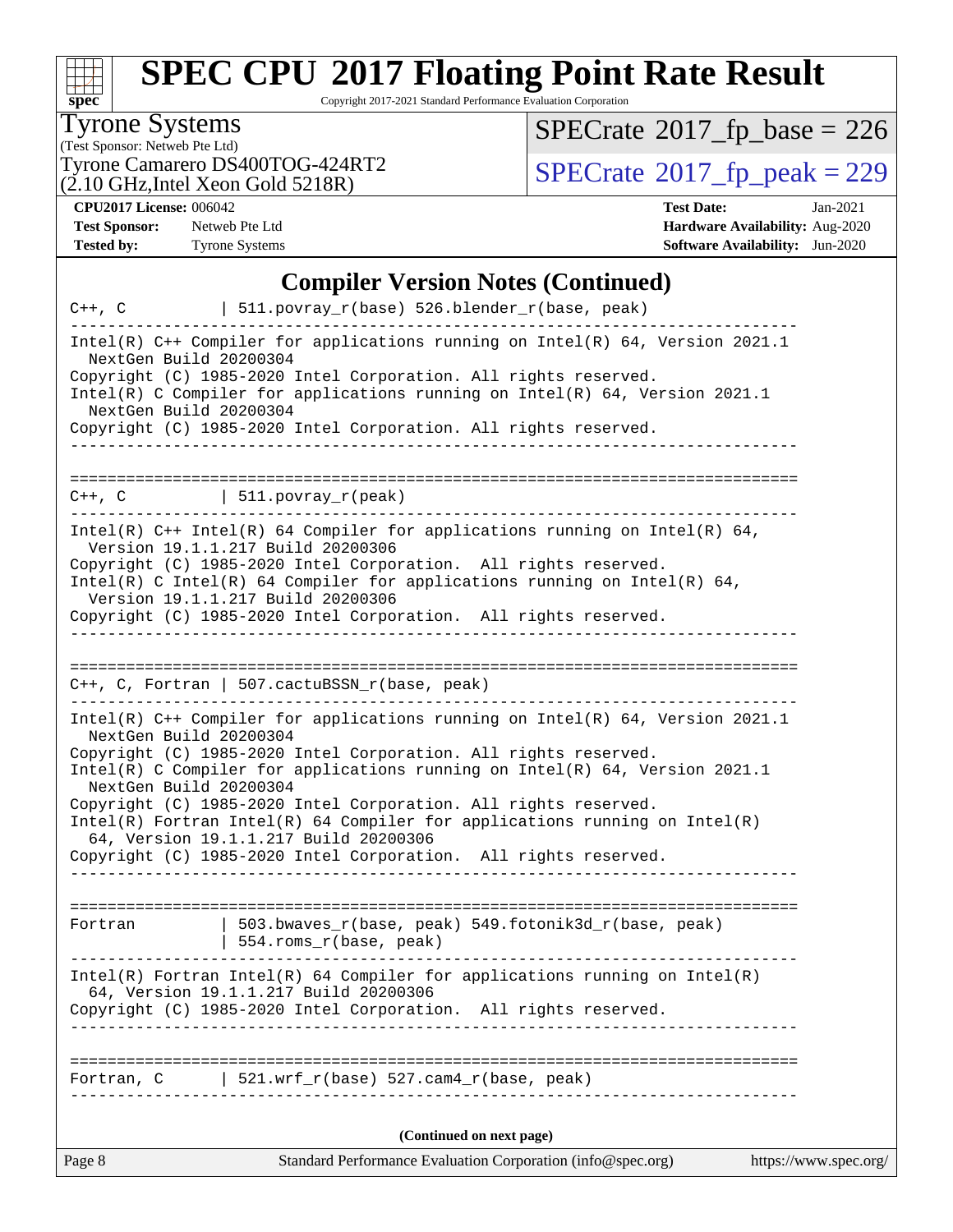

Copyright 2017-2021 Standard Performance Evaluation Corporation

### Tyrone Systems

(Test Sponsor: Netweb Pte Ltd)  $(2.10 \text{ GHz}, \text{Intel} \text{ Xeon} \text{ Gold } 5218\text{R})$   $SPECrate$ <sup>®</sup>[2017\\_fp\\_base =](http://www.spec.org/auto/cpu2017/Docs/result-fields.html#SPECrate2017fpbase) 226

Tyrone Camarero DS400TOG-424RT2<br>(2.10 GHz.Intel Xeon Gold 5218R)  $\text{SPECrate}$  $\text{SPECrate}$  $\text{SPECrate}$ <sup>®</sup>[2017\\_fp\\_peak = 2](http://www.spec.org/auto/cpu2017/Docs/result-fields.html#SPECrate2017fppeak)29

**[CPU2017 License:](http://www.spec.org/auto/cpu2017/Docs/result-fields.html#CPU2017License)** 006042 **[Test Date:](http://www.spec.org/auto/cpu2017/Docs/result-fields.html#TestDate)** Jan-2021 **[Test Sponsor:](http://www.spec.org/auto/cpu2017/Docs/result-fields.html#TestSponsor)** Netweb Pte Ltd **[Hardware Availability:](http://www.spec.org/auto/cpu2017/Docs/result-fields.html#HardwareAvailability)** Aug-2020 **[Tested by:](http://www.spec.org/auto/cpu2017/Docs/result-fields.html#Testedby)** Tyrone Systems **[Software Availability:](http://www.spec.org/auto/cpu2017/Docs/result-fields.html#SoftwareAvailability)** Jun-2020

### **[Compiler Version Notes \(Continued\)](http://www.spec.org/auto/cpu2017/Docs/result-fields.html#CompilerVersionNotes)**

| $Intel(R)$ Fortran Intel(R) 64 Compiler for applications running on Intel(R)                                  |  |  |  |  |  |  |  |
|---------------------------------------------------------------------------------------------------------------|--|--|--|--|--|--|--|
| 64, Version 19.1.1.217 Build 20200306<br>Copyright (C) 1985-2020 Intel Corporation. All rights reserved.      |  |  |  |  |  |  |  |
| Intel(R) C Compiler for applications running on $Intel(R) 64$ , Version 2021.1                                |  |  |  |  |  |  |  |
| NextGen Build 20200304                                                                                        |  |  |  |  |  |  |  |
| Copyright (C) 1985-2020 Intel Corporation. All rights reserved.                                               |  |  |  |  |  |  |  |
| _________________________________                                                                             |  |  |  |  |  |  |  |
|                                                                                                               |  |  |  |  |  |  |  |
| Fortran, $C$   521.wrf_r(peak)<br>----------------------<br>-------------------------------                   |  |  |  |  |  |  |  |
| $Intel(R)$ Fortran Intel(R) 64 Compiler for applications running on Intel(R)                                  |  |  |  |  |  |  |  |
| 64, Version 19.1.1.217 Build 20200306                                                                         |  |  |  |  |  |  |  |
| Copyright (C) 1985-2020 Intel Corporation. All rights reserved.                                               |  |  |  |  |  |  |  |
| Intel(R) C Intel(R) 64 Compiler for applications running on Intel(R) 64,<br>Version 19.1.1.217 Build 20200306 |  |  |  |  |  |  |  |
| Copyright (C) 1985-2020 Intel Corporation. All rights reserved.                                               |  |  |  |  |  |  |  |
|                                                                                                               |  |  |  |  |  |  |  |
|                                                                                                               |  |  |  |  |  |  |  |
| Fortran, $C$   521.wrf_r(base) 527.cam4_r(base, peak)                                                         |  |  |  |  |  |  |  |
| ______________________                                                                                        |  |  |  |  |  |  |  |
| $Intel(R)$ Fortran Intel(R) 64 Compiler for applications running on Intel(R)                                  |  |  |  |  |  |  |  |
| 64, Version 19.1.1.217 Build 20200306                                                                         |  |  |  |  |  |  |  |
| Copyright (C) 1985-2020 Intel Corporation. All rights reserved.                                               |  |  |  |  |  |  |  |
| Intel(R) C Compiler for applications running on $Intel(R) 64$ , Version 2021.1<br>NextGen Build 20200304      |  |  |  |  |  |  |  |
| Copyright (C) 1985-2020 Intel Corporation. All rights reserved.                                               |  |  |  |  |  |  |  |
|                                                                                                               |  |  |  |  |  |  |  |
|                                                                                                               |  |  |  |  |  |  |  |
| Fortran, $C$   521.wrf_r(peak)                                                                                |  |  |  |  |  |  |  |
| $Intel(R)$ Fortran Intel(R) 64 Compiler for applications running on Intel(R)                                  |  |  |  |  |  |  |  |
| 64, Version 19.1.1.217 Build 20200306                                                                         |  |  |  |  |  |  |  |
| Copyright (C) 1985-2020 Intel Corporation. All rights reserved.                                               |  |  |  |  |  |  |  |
| Intel(R) C Intel(R) 64 Compiler for applications running on Intel(R) 64,                                      |  |  |  |  |  |  |  |
| Version 19.1.1.217 Build 20200306<br>Copyright (C) 1985-2020 Intel Corporation. All rights reserved.          |  |  |  |  |  |  |  |
|                                                                                                               |  |  |  |  |  |  |  |
|                                                                                                               |  |  |  |  |  |  |  |
|                                                                                                               |  |  |  |  |  |  |  |
| <b>Base Compiler Invocation</b>                                                                               |  |  |  |  |  |  |  |
| C benchmarks:                                                                                                 |  |  |  |  |  |  |  |
| icc                                                                                                           |  |  |  |  |  |  |  |
|                                                                                                               |  |  |  |  |  |  |  |
| (Continued on next page)                                                                                      |  |  |  |  |  |  |  |

Page 9 Standard Performance Evaluation Corporation [\(info@spec.org\)](mailto:info@spec.org) <https://www.spec.org/>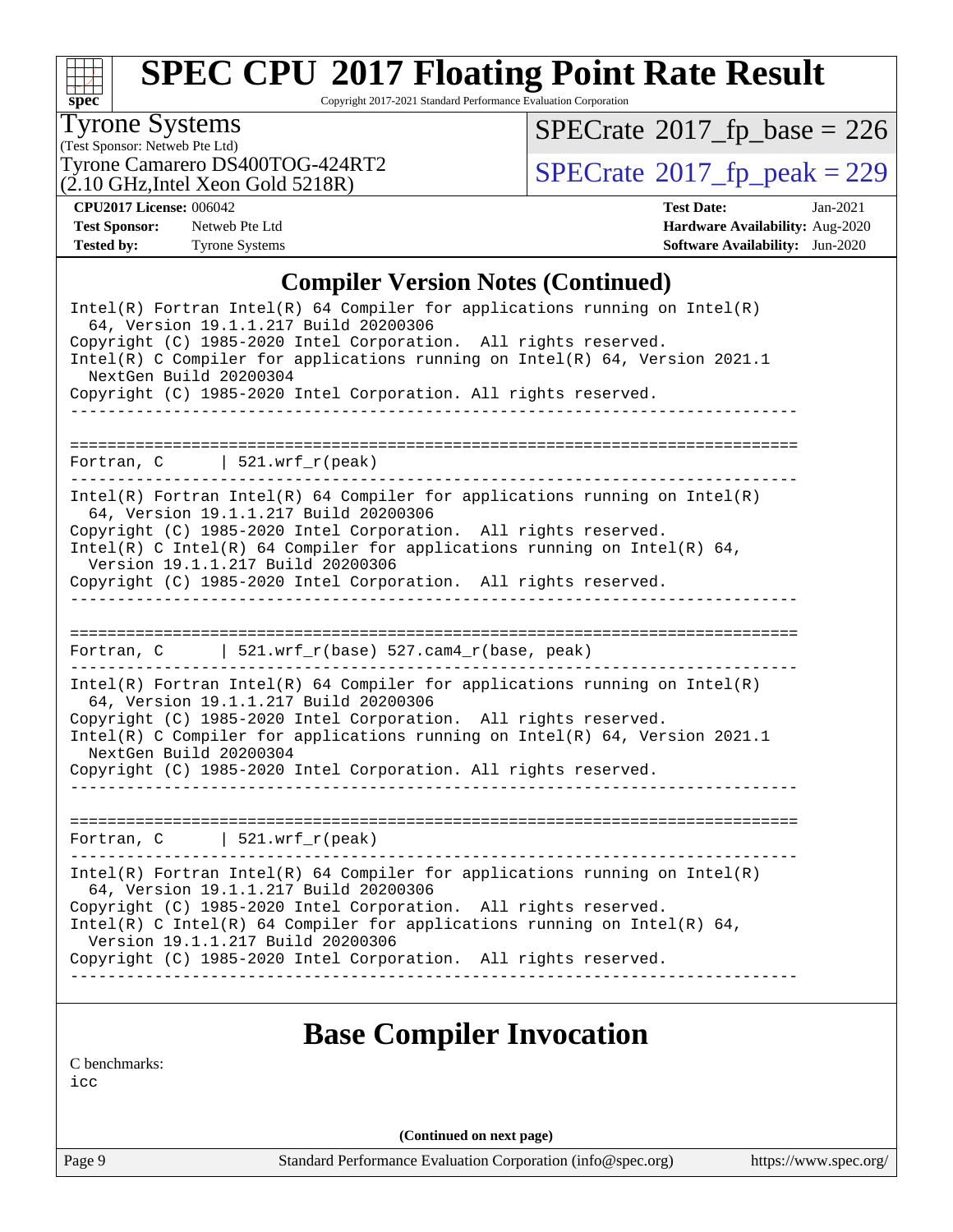

Copyright 2017-2021 Standard Performance Evaluation Corporation

#### Tyrone Systems

(Test Sponsor: Netweb Pte Ltd)  $(2.10 \text{ GHz}$ , Intel Xeon Gold 5218R)  $SPECTate$ <sup>®</sup>[2017\\_fp\\_base =](http://www.spec.org/auto/cpu2017/Docs/result-fields.html#SPECrate2017fpbase) 226

Tyrone Camarero DS400TOG-424RT2  $\vert$  [SPECrate](http://www.spec.org/auto/cpu2017/Docs/result-fields.html#SPECrate2017fppeak)®[2017\\_fp\\_peak = 2](http://www.spec.org/auto/cpu2017/Docs/result-fields.html#SPECrate2017fppeak)29

**[Test Sponsor:](http://www.spec.org/auto/cpu2017/Docs/result-fields.html#TestSponsor)** Netweb Pte Ltd **[Hardware Availability:](http://www.spec.org/auto/cpu2017/Docs/result-fields.html#HardwareAvailability)** Aug-2020

**[CPU2017 License:](http://www.spec.org/auto/cpu2017/Docs/result-fields.html#CPU2017License)** 006042 **[Test Date:](http://www.spec.org/auto/cpu2017/Docs/result-fields.html#TestDate)** Jan-2021 **[Tested by:](http://www.spec.org/auto/cpu2017/Docs/result-fields.html#Testedby)** Tyrone Systems **[Software Availability:](http://www.spec.org/auto/cpu2017/Docs/result-fields.html#SoftwareAvailability)** Jun-2020

### **[Base Compiler Invocation \(Continued\)](http://www.spec.org/auto/cpu2017/Docs/result-fields.html#BaseCompilerInvocation)**

[C++ benchmarks:](http://www.spec.org/auto/cpu2017/Docs/result-fields.html#CXXbenchmarks) [icpc](http://www.spec.org/cpu2017/results/res2021q1/cpu2017-20210222-24974.flags.html#user_CXXbase_intel_icpc_c510b6838c7f56d33e37e94d029a35b4a7bccf4766a728ee175e80a419847e808290a9b78be685c44ab727ea267ec2f070ec5dc83b407c0218cded6866a35d07)

[Fortran benchmarks](http://www.spec.org/auto/cpu2017/Docs/result-fields.html#Fortranbenchmarks): [ifort](http://www.spec.org/cpu2017/results/res2021q1/cpu2017-20210222-24974.flags.html#user_FCbase_intel_ifort_8111460550e3ca792625aed983ce982f94888b8b503583aa7ba2b8303487b4d8a21a13e7191a45c5fd58ff318f48f9492884d4413fa793fd88dd292cad7027ca)

[Benchmarks using both Fortran and C](http://www.spec.org/auto/cpu2017/Docs/result-fields.html#BenchmarksusingbothFortranandC): [ifort](http://www.spec.org/cpu2017/results/res2021q1/cpu2017-20210222-24974.flags.html#user_CC_FCbase_intel_ifort_8111460550e3ca792625aed983ce982f94888b8b503583aa7ba2b8303487b4d8a21a13e7191a45c5fd58ff318f48f9492884d4413fa793fd88dd292cad7027ca) [icc](http://www.spec.org/cpu2017/results/res2021q1/cpu2017-20210222-24974.flags.html#user_CC_FCbase_intel_icc_66fc1ee009f7361af1fbd72ca7dcefbb700085f36577c54f309893dd4ec40d12360134090235512931783d35fd58c0460139e722d5067c5574d8eaf2b3e37e92)

[Benchmarks using both C and C++](http://www.spec.org/auto/cpu2017/Docs/result-fields.html#BenchmarksusingbothCandCXX): [icpc](http://www.spec.org/cpu2017/results/res2021q1/cpu2017-20210222-24974.flags.html#user_CC_CXXbase_intel_icpc_c510b6838c7f56d33e37e94d029a35b4a7bccf4766a728ee175e80a419847e808290a9b78be685c44ab727ea267ec2f070ec5dc83b407c0218cded6866a35d07) [icc](http://www.spec.org/cpu2017/results/res2021q1/cpu2017-20210222-24974.flags.html#user_CC_CXXbase_intel_icc_66fc1ee009f7361af1fbd72ca7dcefbb700085f36577c54f309893dd4ec40d12360134090235512931783d35fd58c0460139e722d5067c5574d8eaf2b3e37e92)

[Benchmarks using Fortran, C, and C++:](http://www.spec.org/auto/cpu2017/Docs/result-fields.html#BenchmarksusingFortranCandCXX) [icpc](http://www.spec.org/cpu2017/results/res2021q1/cpu2017-20210222-24974.flags.html#user_CC_CXX_FCbase_intel_icpc_c510b6838c7f56d33e37e94d029a35b4a7bccf4766a728ee175e80a419847e808290a9b78be685c44ab727ea267ec2f070ec5dc83b407c0218cded6866a35d07) [icc](http://www.spec.org/cpu2017/results/res2021q1/cpu2017-20210222-24974.flags.html#user_CC_CXX_FCbase_intel_icc_66fc1ee009f7361af1fbd72ca7dcefbb700085f36577c54f309893dd4ec40d12360134090235512931783d35fd58c0460139e722d5067c5574d8eaf2b3e37e92) [ifort](http://www.spec.org/cpu2017/results/res2021q1/cpu2017-20210222-24974.flags.html#user_CC_CXX_FCbase_intel_ifort_8111460550e3ca792625aed983ce982f94888b8b503583aa7ba2b8303487b4d8a21a13e7191a45c5fd58ff318f48f9492884d4413fa793fd88dd292cad7027ca)

### **[Base Portability Flags](http://www.spec.org/auto/cpu2017/Docs/result-fields.html#BasePortabilityFlags)**

 503.bwaves\_r: [-DSPEC\\_LP64](http://www.spec.org/cpu2017/results/res2021q1/cpu2017-20210222-24974.flags.html#suite_basePORTABILITY503_bwaves_r_DSPEC_LP64) 507.cactuBSSN\_r: [-DSPEC\\_LP64](http://www.spec.org/cpu2017/results/res2021q1/cpu2017-20210222-24974.flags.html#suite_basePORTABILITY507_cactuBSSN_r_DSPEC_LP64) 508.namd\_r: [-DSPEC\\_LP64](http://www.spec.org/cpu2017/results/res2021q1/cpu2017-20210222-24974.flags.html#suite_basePORTABILITY508_namd_r_DSPEC_LP64) 510.parest\_r: [-DSPEC\\_LP64](http://www.spec.org/cpu2017/results/res2021q1/cpu2017-20210222-24974.flags.html#suite_basePORTABILITY510_parest_r_DSPEC_LP64) 511.povray\_r: [-DSPEC\\_LP64](http://www.spec.org/cpu2017/results/res2021q1/cpu2017-20210222-24974.flags.html#suite_basePORTABILITY511_povray_r_DSPEC_LP64) 519.lbm\_r: [-DSPEC\\_LP64](http://www.spec.org/cpu2017/results/res2021q1/cpu2017-20210222-24974.flags.html#suite_basePORTABILITY519_lbm_r_DSPEC_LP64) 521.wrf\_r: [-DSPEC\\_LP64](http://www.spec.org/cpu2017/results/res2021q1/cpu2017-20210222-24974.flags.html#suite_basePORTABILITY521_wrf_r_DSPEC_LP64) [-DSPEC\\_CASE\\_FLAG](http://www.spec.org/cpu2017/results/res2021q1/cpu2017-20210222-24974.flags.html#b521.wrf_r_baseCPORTABILITY_DSPEC_CASE_FLAG) [-convert big\\_endian](http://www.spec.org/cpu2017/results/res2021q1/cpu2017-20210222-24974.flags.html#user_baseFPORTABILITY521_wrf_r_convert_big_endian_c3194028bc08c63ac5d04de18c48ce6d347e4e562e8892b8bdbdc0214820426deb8554edfa529a3fb25a586e65a3d812c835984020483e7e73212c4d31a38223) 526.blender\_r: [-DSPEC\\_LP64](http://www.spec.org/cpu2017/results/res2021q1/cpu2017-20210222-24974.flags.html#suite_basePORTABILITY526_blender_r_DSPEC_LP64) [-DSPEC\\_LINUX](http://www.spec.org/cpu2017/results/res2021q1/cpu2017-20210222-24974.flags.html#b526.blender_r_baseCPORTABILITY_DSPEC_LINUX) [-funsigned-char](http://www.spec.org/cpu2017/results/res2021q1/cpu2017-20210222-24974.flags.html#user_baseCPORTABILITY526_blender_r_force_uchar_40c60f00ab013830e2dd6774aeded3ff59883ba5a1fc5fc14077f794d777847726e2a5858cbc7672e36e1b067e7e5c1d9a74f7176df07886a243d7cc18edfe67) 527.cam4\_r: [-DSPEC\\_LP64](http://www.spec.org/cpu2017/results/res2021q1/cpu2017-20210222-24974.flags.html#suite_basePORTABILITY527_cam4_r_DSPEC_LP64) [-DSPEC\\_CASE\\_FLAG](http://www.spec.org/cpu2017/results/res2021q1/cpu2017-20210222-24974.flags.html#b527.cam4_r_baseCPORTABILITY_DSPEC_CASE_FLAG) 538.imagick\_r: [-DSPEC\\_LP64](http://www.spec.org/cpu2017/results/res2021q1/cpu2017-20210222-24974.flags.html#suite_basePORTABILITY538_imagick_r_DSPEC_LP64) 544.nab\_r: [-DSPEC\\_LP64](http://www.spec.org/cpu2017/results/res2021q1/cpu2017-20210222-24974.flags.html#suite_basePORTABILITY544_nab_r_DSPEC_LP64) 549.fotonik3d\_r: [-DSPEC\\_LP64](http://www.spec.org/cpu2017/results/res2021q1/cpu2017-20210222-24974.flags.html#suite_basePORTABILITY549_fotonik3d_r_DSPEC_LP64) 554.roms\_r: [-DSPEC\\_LP64](http://www.spec.org/cpu2017/results/res2021q1/cpu2017-20210222-24974.flags.html#suite_basePORTABILITY554_roms_r_DSPEC_LP64)

### **[Base Optimization Flags](http://www.spec.org/auto/cpu2017/Docs/result-fields.html#BaseOptimizationFlags)**

[C benchmarks](http://www.spec.org/auto/cpu2017/Docs/result-fields.html#Cbenchmarks):

[-m64](http://www.spec.org/cpu2017/results/res2021q1/cpu2017-20210222-24974.flags.html#user_CCbase_m64-icc) [-qnextgen](http://www.spec.org/cpu2017/results/res2021q1/cpu2017-20210222-24974.flags.html#user_CCbase_f-qnextgen) [-std=c11](http://www.spec.org/cpu2017/results/res2021q1/cpu2017-20210222-24974.flags.html#user_CCbase_std-icc-std_0e1c27790398a4642dfca32ffe6c27b5796f9c2d2676156f2e42c9c44eaad0c049b1cdb667a270c34d979996257aeb8fc440bfb01818dbc9357bd9d174cb8524) [-Wl,-plugin-opt=-x86-branches-within-32B-boundaries](http://www.spec.org/cpu2017/results/res2021q1/cpu2017-20210222-24974.flags.html#user_CCbase_f-x86-branches-within-32B-boundaries_0098b4e4317ae60947b7b728078a624952a08ac37a3c797dfb4ffeb399e0c61a9dd0f2f44ce917e9361fb9076ccb15e7824594512dd315205382d84209e912f3) [-Wl,-z,muldefs](http://www.spec.org/cpu2017/results/res2021q1/cpu2017-20210222-24974.flags.html#user_CCbase_link_force_multiple1_b4cbdb97b34bdee9ceefcfe54f4c8ea74255f0b02a4b23e853cdb0e18eb4525ac79b5a88067c842dd0ee6996c24547a27a4b99331201badda8798ef8a743f577) [-fuse-ld=gold](http://www.spec.org/cpu2017/results/res2021q1/cpu2017-20210222-24974.flags.html#user_CCbase_f-fuse-ld_920b3586e2b8c6e0748b9c84fa9b744736ba725a32cab14ad8f3d4ad28eecb2f59d1144823d2e17006539a88734fe1fc08fc3035f7676166309105a78aaabc32) [-xCORE-AVX512](http://www.spec.org/cpu2017/results/res2021q1/cpu2017-20210222-24974.flags.html#user_CCbase_f-xCORE-AVX512) [-Ofast](http://www.spec.org/cpu2017/results/res2021q1/cpu2017-20210222-24974.flags.html#user_CCbase_f-Ofast) [-ffast-math](http://www.spec.org/cpu2017/results/res2021q1/cpu2017-20210222-24974.flags.html#user_CCbase_f-ffast-math) [-flto](http://www.spec.org/cpu2017/results/res2021q1/cpu2017-20210222-24974.flags.html#user_CCbase_f-flto) [-mfpmath=sse](http://www.spec.org/cpu2017/results/res2021q1/cpu2017-20210222-24974.flags.html#user_CCbase_f-mfpmath_70eb8fac26bde974f8ab713bc9086c5621c0b8d2f6c86f38af0bd7062540daf19db5f3a066d8c6684be05d84c9b6322eb3b5be6619d967835195b93d6c02afa1) [-funroll-loops](http://www.spec.org/cpu2017/results/res2021q1/cpu2017-20210222-24974.flags.html#user_CCbase_f-funroll-loops) [-qopt-mem-layout-trans=4](http://www.spec.org/cpu2017/results/res2021q1/cpu2017-20210222-24974.flags.html#user_CCbase_f-qopt-mem-layout-trans_fa39e755916c150a61361b7846f310bcdf6f04e385ef281cadf3647acec3f0ae266d1a1d22d972a7087a248fd4e6ca390a3634700869573d231a252c784941a8) [-L/usr/local/je5.0.1-64/lib](http://www.spec.org/cpu2017/results/res2021q1/cpu2017-20210222-24974.flags.html#user_CCbase_jemalloc_link_path64_4b10a636b7bce113509b17f3bd0d6226c5fb2346b9178c2d0232c14f04ab830f976640479e5c33dc2bcbbdad86ecfb6634cbbd4418746f06f368b512fced5394) [-ljemalloc](http://www.spec.org/cpu2017/results/res2021q1/cpu2017-20210222-24974.flags.html#user_CCbase_jemalloc_link_lib_d1249b907c500fa1c0672f44f562e3d0f79738ae9e3c4a9c376d49f265a04b9c99b167ecedbf6711b3085be911c67ff61f150a17b3472be731631ba4d0471706) [C++ benchmarks:](http://www.spec.org/auto/cpu2017/Docs/result-fields.html#CXXbenchmarks)

[-m64](http://www.spec.org/cpu2017/results/res2021q1/cpu2017-20210222-24974.flags.html#user_CXXbase_m64-icc) [-qnextgen](http://www.spec.org/cpu2017/results/res2021q1/cpu2017-20210222-24974.flags.html#user_CXXbase_f-qnextgen) [-Wl,-plugin-opt=-x86-branches-within-32B-boundaries](http://www.spec.org/cpu2017/results/res2021q1/cpu2017-20210222-24974.flags.html#user_CXXbase_f-x86-branches-within-32B-boundaries_0098b4e4317ae60947b7b728078a624952a08ac37a3c797dfb4ffeb399e0c61a9dd0f2f44ce917e9361fb9076ccb15e7824594512dd315205382d84209e912f3)

**(Continued on next page)**

| Page 10<br>Standard Performance Evaluation Corporation (info@spec.org)<br>https://www.spec.org/ |  |
|-------------------------------------------------------------------------------------------------|--|
|-------------------------------------------------------------------------------------------------|--|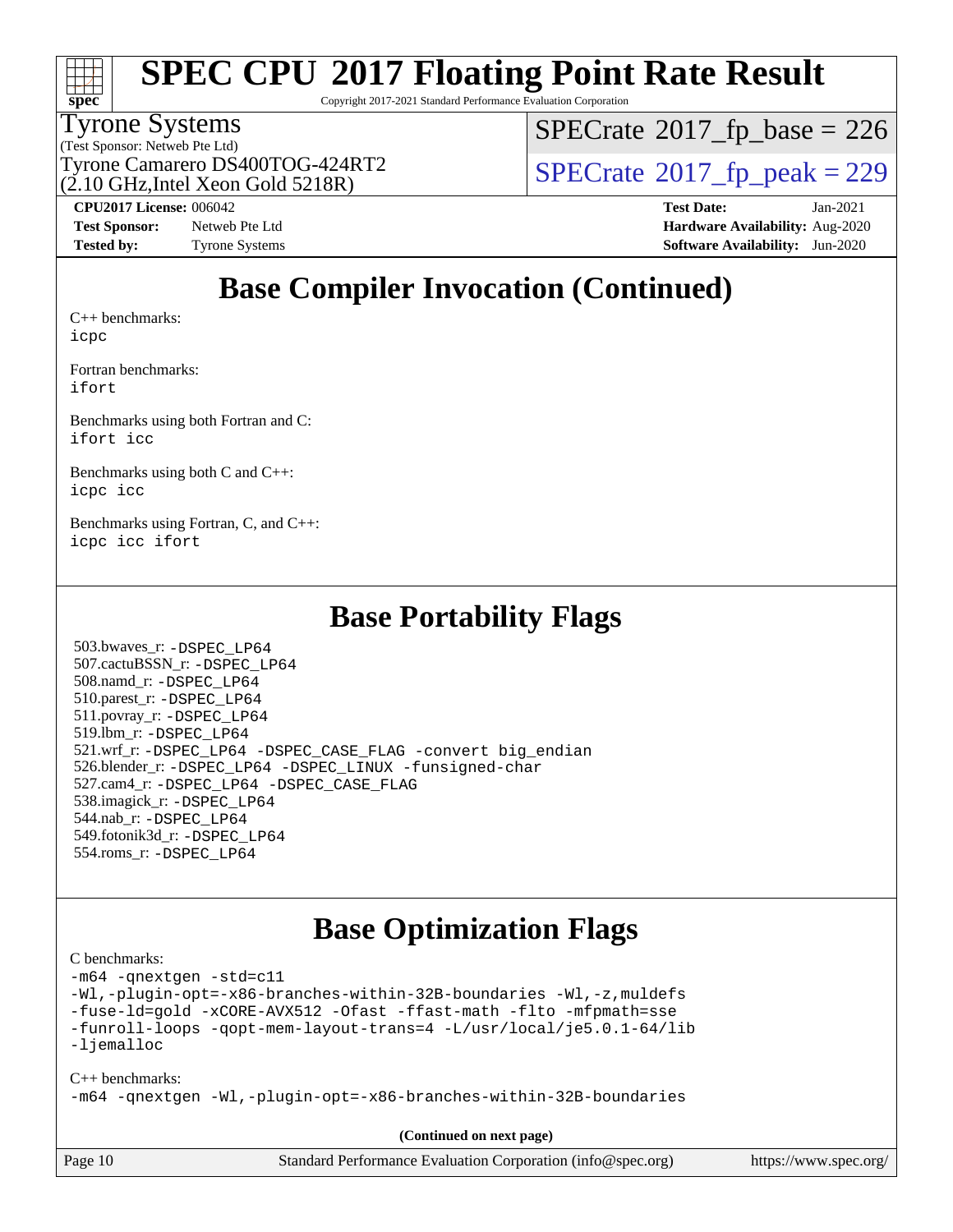

Copyright 2017-2021 Standard Performance Evaluation Corporation

#### Tyrone Systems

(Test Sponsor: Netweb Pte Ltd)  $(2.10 \text{ GHz}$ , Intel Xeon Gold 5218R)  $SPECTate$ <sup>®</sup>[2017\\_fp\\_base =](http://www.spec.org/auto/cpu2017/Docs/result-fields.html#SPECrate2017fpbase) 226

Tyrone Camarero DS400TOG-424RT2  $\vert$  [SPECrate](http://www.spec.org/auto/cpu2017/Docs/result-fields.html#SPECrate2017fppeak)®[2017\\_fp\\_peak = 2](http://www.spec.org/auto/cpu2017/Docs/result-fields.html#SPECrate2017fppeak)29

**[Test Sponsor:](http://www.spec.org/auto/cpu2017/Docs/result-fields.html#TestSponsor)** Netweb Pte Ltd **[Hardware Availability:](http://www.spec.org/auto/cpu2017/Docs/result-fields.html#HardwareAvailability)** Aug-2020 **[Tested by:](http://www.spec.org/auto/cpu2017/Docs/result-fields.html#Testedby)** Tyrone Systems **[Software Availability:](http://www.spec.org/auto/cpu2017/Docs/result-fields.html#SoftwareAvailability)** Jun-2020

**[CPU2017 License:](http://www.spec.org/auto/cpu2017/Docs/result-fields.html#CPU2017License)** 006042 **[Test Date:](http://www.spec.org/auto/cpu2017/Docs/result-fields.html#TestDate)** Jan-2021

### **[Base Optimization Flags \(Continued\)](http://www.spec.org/auto/cpu2017/Docs/result-fields.html#BaseOptimizationFlags)**

[C++ benchmarks](http://www.spec.org/auto/cpu2017/Docs/result-fields.html#CXXbenchmarks) (continued):

```
-Wl,-z,muldefs -fuse-ld=gold -xCORE-AVX512 -Ofast -ffast-math -flto
-mfpmath=sse -funroll-loops -qopt-mem-layout-trans=4
-L/usr/local/je5.0.1-64/lib -ljemalloc
Fortran benchmarks: 
-m64 -Wl,-plugin-opt=-x86-branches-within-32B-boundaries -Wl,-z,muldefs
-fuse-ld=gold -xCORE-AVX512 -O3 -ipo -no-prec-div -qopt-prefetch
-ffinite-math-only -qopt-multiple-gather-scatter-by-shuffles
-qopt-mem-layout-trans=4 -nostandard-realloc-lhs -align array32byte
-auto -mbranches-within-32B-boundaries -L/usr/local/je5.0.1-64/lib
-ljemalloc
Benchmarks using both Fortran and C: 
-m64 -qnextgen -std=c11
-Wl,-plugin-opt=-x86-branches-within-32B-boundaries -Wl,-z,muldefs
-fuse-ld=gold -xCORE-AVX512 -Ofast -ffast-math -flto -mfpmath=sse
-funroll-loops -qopt-mem-layout-trans=4 -O3 -ipo -no-prec-div
-qopt-prefetch -ffinite-math-only
-qopt-multiple-gather-scatter-by-shuffles -nostandard-realloc-lhs
-align array32byte -auto -mbranches-within-32B-boundaries
-L/usr/local/je5.0.1-64/lib -ljemalloc
Benchmarks using both C and C++: 
-m64 -qnextgen -std=c11
-Wl,-plugin-opt=-x86-branches-within-32B-boundaries -Wl,-z,muldefs
-fuse-ld=gold -xCORE-AVX512 -Ofast -ffast-math -flto -mfpmath=sse
-funroll-loops -qopt-mem-layout-trans=4 -L/usr/local/je5.0.1-64/lib
-ljemalloc
Benchmarks using Fortran, C, and C++: 
-m64 -qnextgen -std=c11
-Wl,-plugin-opt=-x86-branches-within-32B-boundaries -Wl,-z,muldefs
-fuse-ld=gold -xCORE-AVX512 -Ofast -ffast-math -flto -mfpmath=sse
-funroll-loops -qopt-mem-layout-trans=4 -O3 -ipo -no-prec-div
-qopt-prefetch -ffinite-math-only
-qopt-multiple-gather-scatter-by-shuffles -nostandard-realloc-lhs
-align array32byte -auto -mbranches-within-32B-boundaries
-L/usr/local/je5.0.1-64/lib -ljemalloc
                         Peak Compiler Invocation
```
[C benchmarks](http://www.spec.org/auto/cpu2017/Docs/result-fields.html#Cbenchmarks):

[icc](http://www.spec.org/cpu2017/results/res2021q1/cpu2017-20210222-24974.flags.html#user_CCpeak_intel_icc_66fc1ee009f7361af1fbd72ca7dcefbb700085f36577c54f309893dd4ec40d12360134090235512931783d35fd58c0460139e722d5067c5574d8eaf2b3e37e92)

**(Continued on next page)**

Page 11 Standard Performance Evaluation Corporation [\(info@spec.org\)](mailto:info@spec.org) <https://www.spec.org/>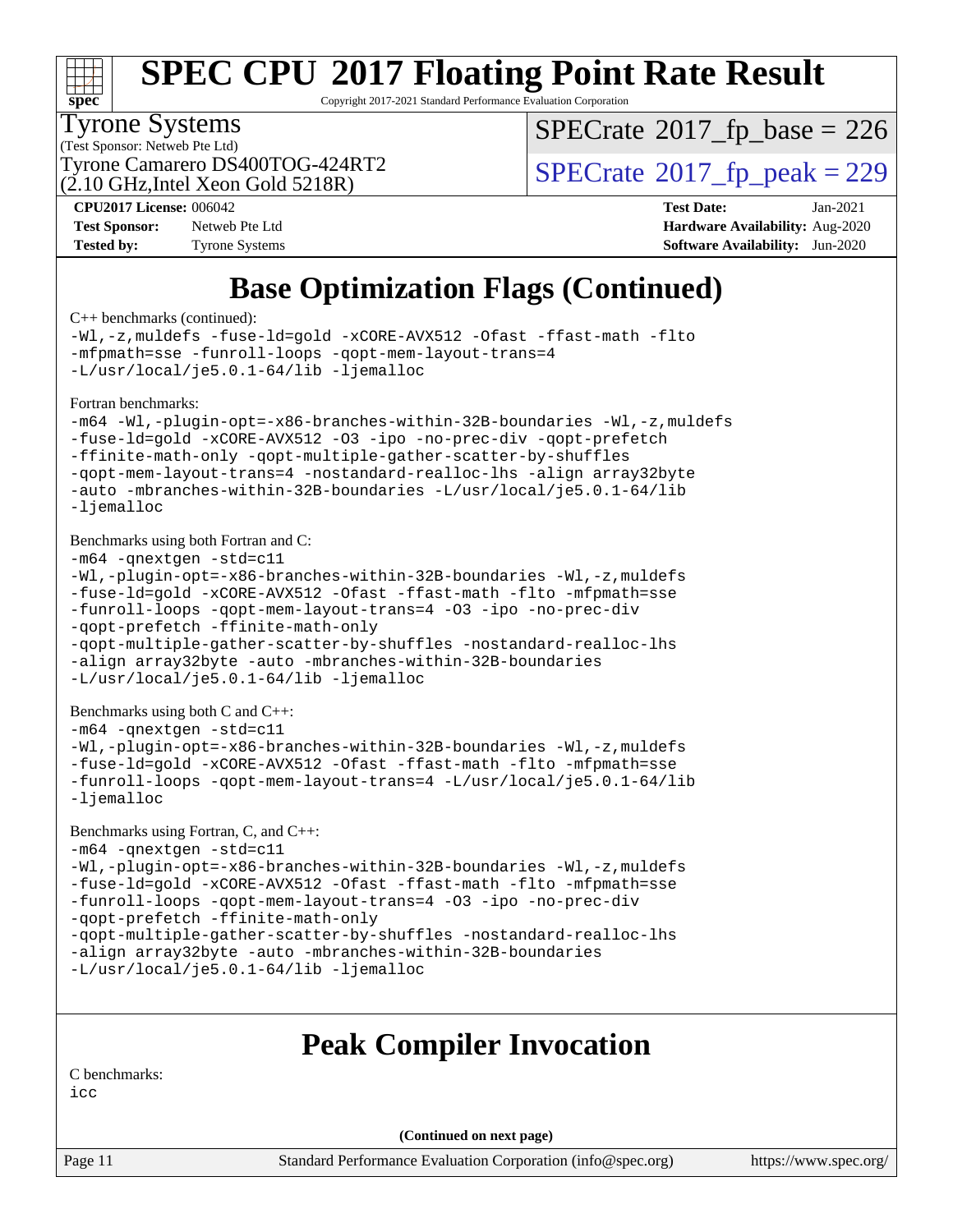

Copyright 2017-2021 Standard Performance Evaluation Corporation

#### Tyrone Systems

(Test Sponsor: Netweb Pte Ltd) (2.10 GHz,Intel Xeon Gold 5218R)  $SPECrate$ <sup>®</sup>[2017\\_fp\\_base =](http://www.spec.org/auto/cpu2017/Docs/result-fields.html#SPECrate2017fpbase) 226

Tyrone Camarero DS400TOG-424RT2  $\vert$  [SPECrate](http://www.spec.org/auto/cpu2017/Docs/result-fields.html#SPECrate2017fppeak)®[2017\\_fp\\_peak = 2](http://www.spec.org/auto/cpu2017/Docs/result-fields.html#SPECrate2017fppeak)29

**[Tested by:](http://www.spec.org/auto/cpu2017/Docs/result-fields.html#Testedby)** Tyrone Systems **[Software Availability:](http://www.spec.org/auto/cpu2017/Docs/result-fields.html#SoftwareAvailability)** Jun-2020

**[CPU2017 License:](http://www.spec.org/auto/cpu2017/Docs/result-fields.html#CPU2017License)** 006042 **[Test Date:](http://www.spec.org/auto/cpu2017/Docs/result-fields.html#TestDate)** Jan-2021 **[Test Sponsor:](http://www.spec.org/auto/cpu2017/Docs/result-fields.html#TestSponsor)** Netweb Pte Ltd **[Hardware Availability:](http://www.spec.org/auto/cpu2017/Docs/result-fields.html#HardwareAvailability)** Aug-2020

### **[Peak Compiler Invocation \(Continued\)](http://www.spec.org/auto/cpu2017/Docs/result-fields.html#PeakCompilerInvocation)**

[C++ benchmarks](http://www.spec.org/auto/cpu2017/Docs/result-fields.html#CXXbenchmarks): [icpc](http://www.spec.org/cpu2017/results/res2021q1/cpu2017-20210222-24974.flags.html#user_CXXpeak_intel_icpc_c510b6838c7f56d33e37e94d029a35b4a7bccf4766a728ee175e80a419847e808290a9b78be685c44ab727ea267ec2f070ec5dc83b407c0218cded6866a35d07)

[Fortran benchmarks:](http://www.spec.org/auto/cpu2017/Docs/result-fields.html#Fortranbenchmarks) [ifort](http://www.spec.org/cpu2017/results/res2021q1/cpu2017-20210222-24974.flags.html#user_FCpeak_intel_ifort_8111460550e3ca792625aed983ce982f94888b8b503583aa7ba2b8303487b4d8a21a13e7191a45c5fd58ff318f48f9492884d4413fa793fd88dd292cad7027ca)

[Benchmarks using both Fortran and C](http://www.spec.org/auto/cpu2017/Docs/result-fields.html#BenchmarksusingbothFortranandC): [ifort](http://www.spec.org/cpu2017/results/res2021q1/cpu2017-20210222-24974.flags.html#user_CC_FCpeak_intel_ifort_8111460550e3ca792625aed983ce982f94888b8b503583aa7ba2b8303487b4d8a21a13e7191a45c5fd58ff318f48f9492884d4413fa793fd88dd292cad7027ca) [icc](http://www.spec.org/cpu2017/results/res2021q1/cpu2017-20210222-24974.flags.html#user_CC_FCpeak_intel_icc_66fc1ee009f7361af1fbd72ca7dcefbb700085f36577c54f309893dd4ec40d12360134090235512931783d35fd58c0460139e722d5067c5574d8eaf2b3e37e92)

[Benchmarks using both C and C++:](http://www.spec.org/auto/cpu2017/Docs/result-fields.html#BenchmarksusingbothCandCXX) [icpc](http://www.spec.org/cpu2017/results/res2021q1/cpu2017-20210222-24974.flags.html#user_CC_CXXpeak_intel_icpc_c510b6838c7f56d33e37e94d029a35b4a7bccf4766a728ee175e80a419847e808290a9b78be685c44ab727ea267ec2f070ec5dc83b407c0218cded6866a35d07) [icc](http://www.spec.org/cpu2017/results/res2021q1/cpu2017-20210222-24974.flags.html#user_CC_CXXpeak_intel_icc_66fc1ee009f7361af1fbd72ca7dcefbb700085f36577c54f309893dd4ec40d12360134090235512931783d35fd58c0460139e722d5067c5574d8eaf2b3e37e92)

[Benchmarks using Fortran, C, and C++](http://www.spec.org/auto/cpu2017/Docs/result-fields.html#BenchmarksusingFortranCandCXX): [icpc](http://www.spec.org/cpu2017/results/res2021q1/cpu2017-20210222-24974.flags.html#user_CC_CXX_FCpeak_intel_icpc_c510b6838c7f56d33e37e94d029a35b4a7bccf4766a728ee175e80a419847e808290a9b78be685c44ab727ea267ec2f070ec5dc83b407c0218cded6866a35d07) [icc](http://www.spec.org/cpu2017/results/res2021q1/cpu2017-20210222-24974.flags.html#user_CC_CXX_FCpeak_intel_icc_66fc1ee009f7361af1fbd72ca7dcefbb700085f36577c54f309893dd4ec40d12360134090235512931783d35fd58c0460139e722d5067c5574d8eaf2b3e37e92) [ifort](http://www.spec.org/cpu2017/results/res2021q1/cpu2017-20210222-24974.flags.html#user_CC_CXX_FCpeak_intel_ifort_8111460550e3ca792625aed983ce982f94888b8b503583aa7ba2b8303487b4d8a21a13e7191a45c5fd58ff318f48f9492884d4413fa793fd88dd292cad7027ca)

### **[Peak Portability Flags](http://www.spec.org/auto/cpu2017/Docs/result-fields.html#PeakPortabilityFlags)**

Same as Base Portability Flags

### **[Peak Optimization Flags](http://www.spec.org/auto/cpu2017/Docs/result-fields.html#PeakOptimizationFlags)**

[C benchmarks](http://www.spec.org/auto/cpu2017/Docs/result-fields.html#Cbenchmarks):

519.lbm\_r: basepeak = yes

538.imagick\_r: basepeak = yes

 $544$ .nab\_r: basepeak = yes

[C++ benchmarks:](http://www.spec.org/auto/cpu2017/Docs/result-fields.html#CXXbenchmarks)

508.namd\_r: basepeak = yes

 510.parest\_r: [-m64](http://www.spec.org/cpu2017/results/res2021q1/cpu2017-20210222-24974.flags.html#user_peakCXXLD510_parest_r_m64-icc) [-qnextgen](http://www.spec.org/cpu2017/results/res2021q1/cpu2017-20210222-24974.flags.html#user_peakCXXLD510_parest_r_f-qnextgen) [-Wl,-plugin-opt=-x86-branches-within-32B-boundaries](http://www.spec.org/cpu2017/results/res2021q1/cpu2017-20210222-24974.flags.html#user_peakLDFLAGS510_parest_r_f-x86-branches-within-32B-boundaries_0098b4e4317ae60947b7b728078a624952a08ac37a3c797dfb4ffeb399e0c61a9dd0f2f44ce917e9361fb9076ccb15e7824594512dd315205382d84209e912f3) [-Wl,-z,muldefs](http://www.spec.org/cpu2017/results/res2021q1/cpu2017-20210222-24974.flags.html#user_peakEXTRA_LDFLAGS510_parest_r_link_force_multiple1_b4cbdb97b34bdee9ceefcfe54f4c8ea74255f0b02a4b23e853cdb0e18eb4525ac79b5a88067c842dd0ee6996c24547a27a4b99331201badda8798ef8a743f577) [-fuse-ld=gold](http://www.spec.org/cpu2017/results/res2021q1/cpu2017-20210222-24974.flags.html#user_peakEXTRA_LDFLAGS510_parest_r_f-fuse-ld_920b3586e2b8c6e0748b9c84fa9b744736ba725a32cab14ad8f3d4ad28eecb2f59d1144823d2e17006539a88734fe1fc08fc3035f7676166309105a78aaabc32) [-xCORE-AVX512](http://www.spec.org/cpu2017/results/res2021q1/cpu2017-20210222-24974.flags.html#user_peakCXXOPTIMIZE510_parest_r_f-xCORE-AVX512) [-Ofast](http://www.spec.org/cpu2017/results/res2021q1/cpu2017-20210222-24974.flags.html#user_peakCXXOPTIMIZE510_parest_r_f-Ofast) [-ffast-math](http://www.spec.org/cpu2017/results/res2021q1/cpu2017-20210222-24974.flags.html#user_peakCXXOPTIMIZE510_parest_r_f-ffast-math) [-flto](http://www.spec.org/cpu2017/results/res2021q1/cpu2017-20210222-24974.flags.html#user_peakCXXOPTIMIZE510_parest_r_f-flto) [-mfpmath=sse](http://www.spec.org/cpu2017/results/res2021q1/cpu2017-20210222-24974.flags.html#user_peakCXXOPTIMIZE510_parest_r_f-mfpmath_70eb8fac26bde974f8ab713bc9086c5621c0b8d2f6c86f38af0bd7062540daf19db5f3a066d8c6684be05d84c9b6322eb3b5be6619d967835195b93d6c02afa1) [-funroll-loops](http://www.spec.org/cpu2017/results/res2021q1/cpu2017-20210222-24974.flags.html#user_peakCXXOPTIMIZE510_parest_r_f-funroll-loops) [-qopt-mem-layout-trans=4](http://www.spec.org/cpu2017/results/res2021q1/cpu2017-20210222-24974.flags.html#user_peakCXXOPTIMIZE510_parest_r_f-qopt-mem-layout-trans_fa39e755916c150a61361b7846f310bcdf6f04e385ef281cadf3647acec3f0ae266d1a1d22d972a7087a248fd4e6ca390a3634700869573d231a252c784941a8) [-L/usr/local/je5.0.1-64/lib](http://www.spec.org/cpu2017/results/res2021q1/cpu2017-20210222-24974.flags.html#user_peakEXTRA_LIBS510_parest_r_jemalloc_link_path64_4b10a636b7bce113509b17f3bd0d6226c5fb2346b9178c2d0232c14f04ab830f976640479e5c33dc2bcbbdad86ecfb6634cbbd4418746f06f368b512fced5394) [-ljemalloc](http://www.spec.org/cpu2017/results/res2021q1/cpu2017-20210222-24974.flags.html#user_peakEXTRA_LIBS510_parest_r_jemalloc_link_lib_d1249b907c500fa1c0672f44f562e3d0f79738ae9e3c4a9c376d49f265a04b9c99b167ecedbf6711b3085be911c67ff61f150a17b3472be731631ba4d0471706)

**(Continued on next page)**

Page 12 Standard Performance Evaluation Corporation [\(info@spec.org\)](mailto:info@spec.org) <https://www.spec.org/>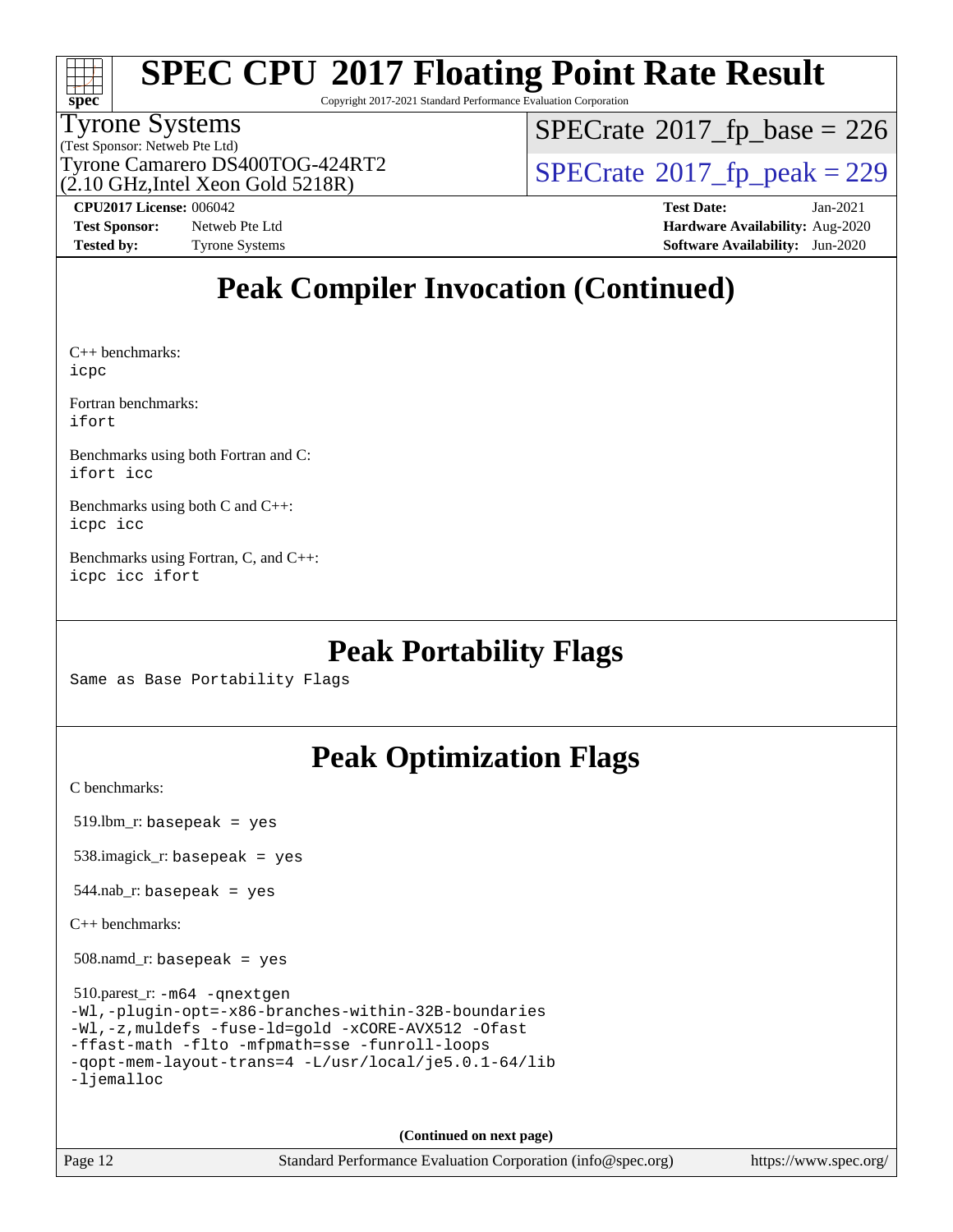

Copyright 2017-2021 Standard Performance Evaluation Corporation

#### Tyrone Systems

(Test Sponsor: Netweb Pte Ltd)  $(2.10 \text{ GHz}$ , Intel Xeon Gold 5218R)  $SPECTate$ <sup>®</sup>[2017\\_fp\\_base =](http://www.spec.org/auto/cpu2017/Docs/result-fields.html#SPECrate2017fpbase) 226

Tyrone Camarero DS400TOG-424RT2  $\vert$  [SPECrate](http://www.spec.org/auto/cpu2017/Docs/result-fields.html#SPECrate2017fppeak)®[2017\\_fp\\_peak = 2](http://www.spec.org/auto/cpu2017/Docs/result-fields.html#SPECrate2017fppeak)29

**[Tested by:](http://www.spec.org/auto/cpu2017/Docs/result-fields.html#Testedby)** Tyrone Systems **[Software Availability:](http://www.spec.org/auto/cpu2017/Docs/result-fields.html#SoftwareAvailability)** Jun-2020

**[CPU2017 License:](http://www.spec.org/auto/cpu2017/Docs/result-fields.html#CPU2017License)** 006042 **[Test Date:](http://www.spec.org/auto/cpu2017/Docs/result-fields.html#TestDate)** Jan-2021 **[Test Sponsor:](http://www.spec.org/auto/cpu2017/Docs/result-fields.html#TestSponsor)** Netweb Pte Ltd **[Hardware Availability:](http://www.spec.org/auto/cpu2017/Docs/result-fields.html#HardwareAvailability)** Aug-2020

### **[Peak Optimization Flags \(Continued\)](http://www.spec.org/auto/cpu2017/Docs/result-fields.html#PeakOptimizationFlags)**

[Fortran benchmarks](http://www.spec.org/auto/cpu2017/Docs/result-fields.html#Fortranbenchmarks):

 503.bwaves\_r: [-m64](http://www.spec.org/cpu2017/results/res2021q1/cpu2017-20210222-24974.flags.html#user_peakFCLD503_bwaves_r_m64-icc) [-Wl,-plugin-opt=-x86-branches-within-32B-boundaries](http://www.spec.org/cpu2017/results/res2021q1/cpu2017-20210222-24974.flags.html#user_peakLDFLAGS503_bwaves_r_f-x86-branches-within-32B-boundaries_0098b4e4317ae60947b7b728078a624952a08ac37a3c797dfb4ffeb399e0c61a9dd0f2f44ce917e9361fb9076ccb15e7824594512dd315205382d84209e912f3) [-Wl,-z,muldefs](http://www.spec.org/cpu2017/results/res2021q1/cpu2017-20210222-24974.flags.html#user_peakEXTRA_LDFLAGS503_bwaves_r_link_force_multiple1_b4cbdb97b34bdee9ceefcfe54f4c8ea74255f0b02a4b23e853cdb0e18eb4525ac79b5a88067c842dd0ee6996c24547a27a4b99331201badda8798ef8a743f577) [-fuse-ld=gold](http://www.spec.org/cpu2017/results/res2021q1/cpu2017-20210222-24974.flags.html#user_peakEXTRA_LDFLAGS503_bwaves_r_f-fuse-ld_920b3586e2b8c6e0748b9c84fa9b744736ba725a32cab14ad8f3d4ad28eecb2f59d1144823d2e17006539a88734fe1fc08fc3035f7676166309105a78aaabc32) [-xCORE-AVX512](http://www.spec.org/cpu2017/results/res2021q1/cpu2017-20210222-24974.flags.html#user_peakFOPTIMIZE503_bwaves_r_f-xCORE-AVX512) [-O3](http://www.spec.org/cpu2017/results/res2021q1/cpu2017-20210222-24974.flags.html#user_peakFOPTIMIZE503_bwaves_r_f-O3) [-ipo](http://www.spec.org/cpu2017/results/res2021q1/cpu2017-20210222-24974.flags.html#user_peakFOPTIMIZE503_bwaves_r_f-ipo) [-no-prec-div](http://www.spec.org/cpu2017/results/res2021q1/cpu2017-20210222-24974.flags.html#user_peakFOPTIMIZE503_bwaves_r_f-no-prec-div) [-qopt-prefetch](http://www.spec.org/cpu2017/results/res2021q1/cpu2017-20210222-24974.flags.html#user_peakFOPTIMIZE503_bwaves_r_f-qopt-prefetch) [-ffinite-math-only](http://www.spec.org/cpu2017/results/res2021q1/cpu2017-20210222-24974.flags.html#user_peakFOPTIMIZE503_bwaves_r_f_finite_math_only_cb91587bd2077682c4b38af759c288ed7c732db004271a9512da14a4f8007909a5f1427ecbf1a0fb78ff2a814402c6114ac565ca162485bbcae155b5e4258871) [-qopt-multiple-gather-scatter-by-shuffles](http://www.spec.org/cpu2017/results/res2021q1/cpu2017-20210222-24974.flags.html#user_peakFOPTIMIZE503_bwaves_r_f-qopt-multiple-gather-scatter-by-shuffles) [-qopt-mem-layout-trans=4](http://www.spec.org/cpu2017/results/res2021q1/cpu2017-20210222-24974.flags.html#user_peakFOPTIMIZE503_bwaves_r_f-qopt-mem-layout-trans_fa39e755916c150a61361b7846f310bcdf6f04e385ef281cadf3647acec3f0ae266d1a1d22d972a7087a248fd4e6ca390a3634700869573d231a252c784941a8) [-nostandard-realloc-lhs](http://www.spec.org/cpu2017/results/res2021q1/cpu2017-20210222-24974.flags.html#user_peakEXTRA_FOPTIMIZE503_bwaves_r_f_2003_std_realloc_82b4557e90729c0f113870c07e44d33d6f5a304b4f63d4c15d2d0f1fab99f5daaed73bdb9275d9ae411527f28b936061aa8b9c8f2d63842963b95c9dd6426b8a) [-align array32byte](http://www.spec.org/cpu2017/results/res2021q1/cpu2017-20210222-24974.flags.html#user_peakEXTRA_FOPTIMIZE503_bwaves_r_align_array32byte_b982fe038af199962ba9a80c053b8342c548c85b40b8e86eb3cc33dee0d7986a4af373ac2d51c3f7cf710a18d62fdce2948f201cd044323541f22fc0fffc51b6) [-auto](http://www.spec.org/cpu2017/results/res2021q1/cpu2017-20210222-24974.flags.html#user_peakEXTRA_FOPTIMIZE503_bwaves_r_f-auto) [-mbranches-within-32B-boundaries](http://www.spec.org/cpu2017/results/res2021q1/cpu2017-20210222-24974.flags.html#user_peakEXTRA_FOPTIMIZE503_bwaves_r_f-mbranches-within-32B-boundaries) [-L/usr/local/je5.0.1-64/lib](http://www.spec.org/cpu2017/results/res2021q1/cpu2017-20210222-24974.flags.html#user_peakEXTRA_LIBS503_bwaves_r_jemalloc_link_path64_4b10a636b7bce113509b17f3bd0d6226c5fb2346b9178c2d0232c14f04ab830f976640479e5c33dc2bcbbdad86ecfb6634cbbd4418746f06f368b512fced5394) [-ljemalloc](http://www.spec.org/cpu2017/results/res2021q1/cpu2017-20210222-24974.flags.html#user_peakEXTRA_LIBS503_bwaves_r_jemalloc_link_lib_d1249b907c500fa1c0672f44f562e3d0f79738ae9e3c4a9c376d49f265a04b9c99b167ecedbf6711b3085be911c67ff61f150a17b3472be731631ba4d0471706) 549.fotonik3d\_r: basepeak = yes 554.roms\_r: Same as 503.bwaves\_r [Benchmarks using both Fortran and C](http://www.spec.org/auto/cpu2017/Docs/result-fields.html#BenchmarksusingbothFortranandC): 521.wrf\_r: [-prof-gen](http://www.spec.org/cpu2017/results/res2021q1/cpu2017-20210222-24974.flags.html#user_peakPASS1_CFLAGSPASS1_FFLAGSPASS1_LDFLAGS521_wrf_r_prof_gen_5aa4926d6013ddb2a31985c654b3eb18169fc0c6952a63635c234f711e6e63dd76e94ad52365559451ec499a2cdb89e4dc58ba4c67ef54ca681ffbe1461d6b36)(pass 1) [-prof-use](http://www.spec.org/cpu2017/results/res2021q1/cpu2017-20210222-24974.flags.html#user_peakPASS2_CFLAGSPASS2_FFLAGSPASS2_LDFLAGS521_wrf_r_prof_use_1a21ceae95f36a2b53c25747139a6c16ca95bd9def2a207b4f0849963b97e94f5260e30a0c64f4bb623698870e679ca08317ef8150905d41bd88c6f78df73f19)(pass 2) [-xCORE-AVX512](http://www.spec.org/cpu2017/results/res2021q1/cpu2017-20210222-24974.flags.html#user_peakCOPTIMIZEPASS2_COPTIMIZEPASS2_FOPTIMIZE521_wrf_r_f-xCORE-AVX512) [-O3](http://www.spec.org/cpu2017/results/res2021q1/cpu2017-20210222-24974.flags.html#user_peakCOPTIMIZEPASS1_COPTIMIZEPASS1_FOPTIMIZEPASS2_COPTIMIZEPASS2_FOPTIMIZE521_wrf_r_f-O3) [-ipo](http://www.spec.org/cpu2017/results/res2021q1/cpu2017-20210222-24974.flags.html#user_peakCOPTIMIZEPASS1_COPTIMIZEPASS1_FOPTIMIZEPASS2_COPTIMIZEPASS2_FOPTIMIZE521_wrf_r_f-ipo) [-no-prec-div](http://www.spec.org/cpu2017/results/res2021q1/cpu2017-20210222-24974.flags.html#user_peakCOPTIMIZEPASS1_COPTIMIZEPASS1_FOPTIMIZEPASS2_COPTIMIZEPASS2_FOPTIMIZE521_wrf_r_f-no-prec-div) [-qopt-prefetch](http://www.spec.org/cpu2017/results/res2021q1/cpu2017-20210222-24974.flags.html#user_peakCOPTIMIZEPASS1_COPTIMIZEPASS1_FOPTIMIZEPASS2_COPTIMIZEPASS2_FOPTIMIZE521_wrf_r_f-qopt-prefetch) [-ffinite-math-only](http://www.spec.org/cpu2017/results/res2021q1/cpu2017-20210222-24974.flags.html#user_peakCOPTIMIZEPASS1_COPTIMIZEPASS1_FOPTIMIZEPASS2_COPTIMIZEPASS2_FOPTIMIZE521_wrf_r_f_finite_math_only_cb91587bd2077682c4b38af759c288ed7c732db004271a9512da14a4f8007909a5f1427ecbf1a0fb78ff2a814402c6114ac565ca162485bbcae155b5e4258871) [-qopt-multiple-gather-scatter-by-shuffles](http://www.spec.org/cpu2017/results/res2021q1/cpu2017-20210222-24974.flags.html#user_peakCOPTIMIZEPASS1_COPTIMIZEPASS1_FOPTIMIZEPASS2_COPTIMIZEPASS2_FOPTIMIZE521_wrf_r_f-qopt-multiple-gather-scatter-by-shuffles) [-qopt-mem-layout-trans=4](http://www.spec.org/cpu2017/results/res2021q1/cpu2017-20210222-24974.flags.html#user_peakCOPTIMIZEFOPTIMIZEPASS1_COPTIMIZEPASS1_FOPTIMIZEPASS2_COPTIMIZEPASS2_FOPTIMIZE521_wrf_r_f-qopt-mem-layout-trans_fa39e755916c150a61361b7846f310bcdf6f04e385ef281cadf3647acec3f0ae266d1a1d22d972a7087a248fd4e6ca390a3634700869573d231a252c784941a8) [-mbranches-within-32B-boundaries](http://www.spec.org/cpu2017/results/res2021q1/cpu2017-20210222-24974.flags.html#user_peakEXTRA_COPTIMIZEEXTRA_FOPTIMIZE521_wrf_r_f-mbranches-within-32B-boundaries) [-nostandard-realloc-lhs](http://www.spec.org/cpu2017/results/res2021q1/cpu2017-20210222-24974.flags.html#user_peakEXTRA_FOPTIMIZE521_wrf_r_f_2003_std_realloc_82b4557e90729c0f113870c07e44d33d6f5a304b4f63d4c15d2d0f1fab99f5daaed73bdb9275d9ae411527f28b936061aa8b9c8f2d63842963b95c9dd6426b8a) [-align array32byte](http://www.spec.org/cpu2017/results/res2021q1/cpu2017-20210222-24974.flags.html#user_peakEXTRA_FOPTIMIZE521_wrf_r_align_array32byte_b982fe038af199962ba9a80c053b8342c548c85b40b8e86eb3cc33dee0d7986a4af373ac2d51c3f7cf710a18d62fdce2948f201cd044323541f22fc0fffc51b6) [-auto](http://www.spec.org/cpu2017/results/res2021q1/cpu2017-20210222-24974.flags.html#user_peakEXTRA_FOPTIMIZE521_wrf_r_f-auto) [-L/usr/local/je5.0.1-64/lib](http://www.spec.org/cpu2017/results/res2021q1/cpu2017-20210222-24974.flags.html#user_peakEXTRA_LIBS521_wrf_r_jemalloc_link_path64_4b10a636b7bce113509b17f3bd0d6226c5fb2346b9178c2d0232c14f04ab830f976640479e5c33dc2bcbbdad86ecfb6634cbbd4418746f06f368b512fced5394) [-ljemalloc](http://www.spec.org/cpu2017/results/res2021q1/cpu2017-20210222-24974.flags.html#user_peakEXTRA_LIBS521_wrf_r_jemalloc_link_lib_d1249b907c500fa1c0672f44f562e3d0f79738ae9e3c4a9c376d49f265a04b9c99b167ecedbf6711b3085be911c67ff61f150a17b3472be731631ba4d0471706) 527.cam4\_r: basepeak = yes [Benchmarks using both C and C++](http://www.spec.org/auto/cpu2017/Docs/result-fields.html#BenchmarksusingbothCandCXX): 511.povray\_r: [-prof-gen](http://www.spec.org/cpu2017/results/res2021q1/cpu2017-20210222-24974.flags.html#user_peakPASS1_CFLAGSPASS1_CXXFLAGSPASS1_LDFLAGS511_povray_r_prof_gen_5aa4926d6013ddb2a31985c654b3eb18169fc0c6952a63635c234f711e6e63dd76e94ad52365559451ec499a2cdb89e4dc58ba4c67ef54ca681ffbe1461d6b36)(pass 1) [-prof-use](http://www.spec.org/cpu2017/results/res2021q1/cpu2017-20210222-24974.flags.html#user_peakPASS2_CFLAGSPASS2_CXXFLAGSPASS2_LDFLAGS511_povray_r_prof_use_1a21ceae95f36a2b53c25747139a6c16ca95bd9def2a207b4f0849963b97e94f5260e30a0c64f4bb623698870e679ca08317ef8150905d41bd88c6f78df73f19)(pass 2) [-xCORE-AVX512](http://www.spec.org/cpu2017/results/res2021q1/cpu2017-20210222-24974.flags.html#user_peakCOPTIMIZECXXOPTIMIZEPASS2_COPTIMIZEPASS2_CXXOPTIMIZE511_povray_r_f-xCORE-AVX512) [-O3](http://www.spec.org/cpu2017/results/res2021q1/cpu2017-20210222-24974.flags.html#user_peakCOPTIMIZECXXOPTIMIZEPASS1_COPTIMIZEPASS1_CXXOPTIMIZEPASS2_COPTIMIZEPASS2_CXXOPTIMIZE511_povray_r_f-O3) [-ipo](http://www.spec.org/cpu2017/results/res2021q1/cpu2017-20210222-24974.flags.html#user_peakCOPTIMIZECXXOPTIMIZEPASS1_COPTIMIZEPASS1_CXXOPTIMIZEPASS2_COPTIMIZEPASS2_CXXOPTIMIZE511_povray_r_f-ipo) [-no-prec-div](http://www.spec.org/cpu2017/results/res2021q1/cpu2017-20210222-24974.flags.html#user_peakCOPTIMIZECXXOPTIMIZEPASS1_COPTIMIZEPASS1_CXXOPTIMIZEPASS2_COPTIMIZEPASS2_CXXOPTIMIZE511_povray_r_f-no-prec-div) [-qopt-prefetch](http://www.spec.org/cpu2017/results/res2021q1/cpu2017-20210222-24974.flags.html#user_peakCOPTIMIZECXXOPTIMIZEPASS1_COPTIMIZEPASS1_CXXOPTIMIZEPASS2_COPTIMIZEPASS2_CXXOPTIMIZE511_povray_r_f-qopt-prefetch) [-ffinite-math-only](http://www.spec.org/cpu2017/results/res2021q1/cpu2017-20210222-24974.flags.html#user_peakCOPTIMIZECXXOPTIMIZEPASS1_COPTIMIZEPASS1_CXXOPTIMIZEPASS2_COPTIMIZEPASS2_CXXOPTIMIZE511_povray_r_f_finite_math_only_cb91587bd2077682c4b38af759c288ed7c732db004271a9512da14a4f8007909a5f1427ecbf1a0fb78ff2a814402c6114ac565ca162485bbcae155b5e4258871) [-qopt-multiple-gather-scatter-by-shuffles](http://www.spec.org/cpu2017/results/res2021q1/cpu2017-20210222-24974.flags.html#user_peakCOPTIMIZECXXOPTIMIZEPASS1_COPTIMIZEPASS1_CXXOPTIMIZEPASS2_COPTIMIZEPASS2_CXXOPTIMIZE511_povray_r_f-qopt-multiple-gather-scatter-by-shuffles) [-qopt-mem-layout-trans=4](http://www.spec.org/cpu2017/results/res2021q1/cpu2017-20210222-24974.flags.html#user_peakCOPTIMIZECXXOPTIMIZEPASS1_COPTIMIZEPASS1_CXXOPTIMIZEPASS2_COPTIMIZEPASS2_CXXOPTIMIZE511_povray_r_f-qopt-mem-layout-trans_fa39e755916c150a61361b7846f310bcdf6f04e385ef281cadf3647acec3f0ae266d1a1d22d972a7087a248fd4e6ca390a3634700869573d231a252c784941a8) [-mbranches-within-32B-boundaries](http://www.spec.org/cpu2017/results/res2021q1/cpu2017-20210222-24974.flags.html#user_peakEXTRA_COPTIMIZEEXTRA_CXXOPTIMIZE511_povray_r_f-mbranches-within-32B-boundaries) [-L/usr/local/je5.0.1-64/lib](http://www.spec.org/cpu2017/results/res2021q1/cpu2017-20210222-24974.flags.html#user_peakEXTRA_LIBS511_povray_r_jemalloc_link_path64_4b10a636b7bce113509b17f3bd0d6226c5fb2346b9178c2d0232c14f04ab830f976640479e5c33dc2bcbbdad86ecfb6634cbbd4418746f06f368b512fced5394) [-ljemalloc](http://www.spec.org/cpu2017/results/res2021q1/cpu2017-20210222-24974.flags.html#user_peakEXTRA_LIBS511_povray_r_jemalloc_link_lib_d1249b907c500fa1c0672f44f562e3d0f79738ae9e3c4a9c376d49f265a04b9c99b167ecedbf6711b3085be911c67ff61f150a17b3472be731631ba4d0471706) 526.blender\_r: basepeak = yes [Benchmarks using Fortran, C, and C++:](http://www.spec.org/auto/cpu2017/Docs/result-fields.html#BenchmarksusingFortranCandCXX) 507.cactuBSSN\_r: basepeak = yes [The flags files that were used to format this result can be browsed at](tmsearch) [http://www.spec.org/cpu2017/flags/Intel-ic19.1u1-official-linux64\\_revA.html](http://www.spec.org/cpu2017/flags/Intel-ic19.1u1-official-linux64_revA.html) <http://www.spec.org/cpu2017/flags/Tyrone-Platform-Settings-V1.2-CLX-revB.html> [You can also download the XML flags sources by saving the following links:](tmsearch)

[http://www.spec.org/cpu2017/flags/Intel-ic19.1u1-official-linux64\\_revA.xml](http://www.spec.org/cpu2017/flags/Intel-ic19.1u1-official-linux64_revA.xml) <http://www.spec.org/cpu2017/flags/Tyrone-Platform-Settings-V1.2-CLX-revB.xml>